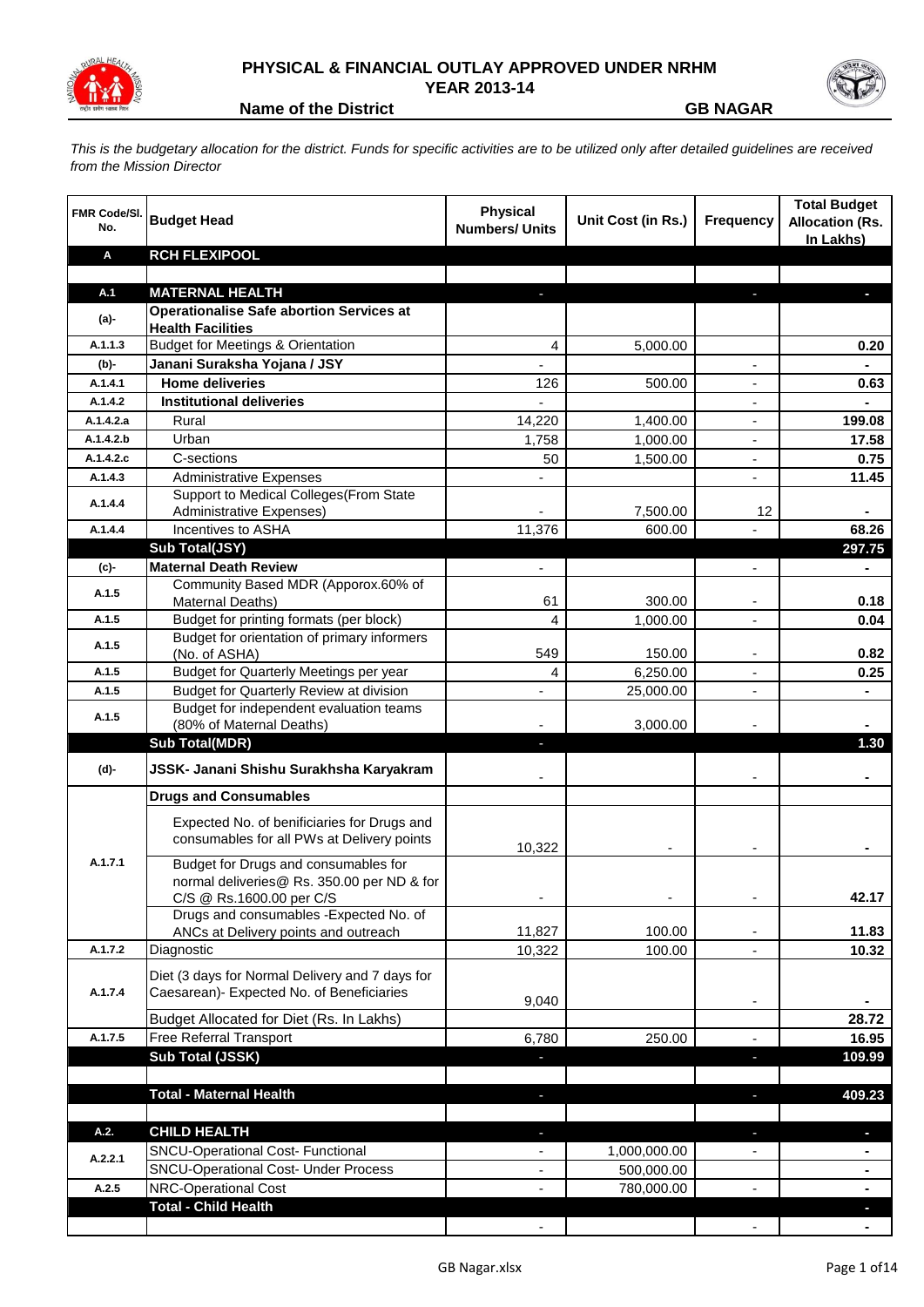| FMR Code/SI.<br>No. | <b>Budget Head</b>                                                                         | <b>Physical</b><br><b>Numbers/ Units</b> | Unit Cost (in Rs.)      | Frequency                                  | <b>Total Budget</b><br><b>Allocation (Rs.</b><br>In Lakhs) |
|---------------------|--------------------------------------------------------------------------------------------|------------------------------------------|-------------------------|--------------------------------------------|------------------------------------------------------------|
| A.3                 | <b>FAMILY PLANNING</b>                                                                     |                                          |                         |                                            |                                                            |
| A.3.1               | <b>Terminal/Limiting Methods</b>                                                           |                                          |                         |                                            |                                                            |
|                     | Orientation workshop, dissemination of                                                     |                                          |                         |                                            |                                                            |
| A.3.1.1             | manuals on FP standards & quality                                                          |                                          |                         |                                            |                                                            |
|                     | assurance of sterilisation services, fixed day<br>planning meeting                         | 1                                        | 25,000.00               |                                            | 0.25                                                       |
| A.3.1.2             | Female Sterilisation Camps Proposed                                                        | 40                                       | 2,000.00                |                                            | 0.80                                                       |
| A.3.1.3             | <b>NSV Camps Proposed</b>                                                                  | 4                                        | 3,500.00                | $\blacksquare$                             | 0.14                                                       |
| A.3.1.4             | <b>Compensation for Female Sterilisation</b>                                               | 4,000                                    | 1,000.00                | $\blacksquare$                             | 40.00                                                      |
| A.3.1.5             | Compensation for male sterilization/NSV                                                    |                                          |                         |                                            |                                                            |
|                     | Acceptance                                                                                 | 30                                       | 1,500.00                | $\overline{a}$                             | 0.45                                                       |
|                     | Orientation Workshop on accreditation of                                                   |                                          |                         |                                            |                                                            |
| A.3.1.6             | private providers to provide sterilization<br>services                                     | 1                                        | 10,000.00               | $\blacksquare$                             | 0.10                                                       |
| A.3.2               | <b>Spacing Methods</b>                                                                     |                                          |                         |                                            |                                                            |
|                     | IUD services at health facilities (including                                               |                                          |                         |                                            |                                                            |
| A.3.2.2             | fixed day services at Sub Centres-L1)                                                      |                                          | 3.000.00                |                                            |                                                            |
|                     | IUD services at health facilities (including                                               |                                          |                         |                                            |                                                            |
| A.3.2.3             | fixed day services at Sub Centre-L1 ) No. of                                               |                                          |                         |                                            |                                                            |
|                     | <b>IUCD</b> insertions                                                                     |                                          | 20.00                   |                                            |                                                            |
|                     | POL for Family Planning/ Others (including                                                 |                                          |                         |                                            |                                                            |
| A.3.3               | additional mobility support to surgeon's team                                              |                                          |                         |                                            |                                                            |
|                     | if req)-Budget given according to total nos.<br>of Female Sterilization Camps.             |                                          |                         |                                            |                                                            |
|                     |                                                                                            | 40                                       | 1,000.00                |                                            | 0.40                                                       |
| A.3.5.2             | <b>Performance rewards</b>                                                                 |                                          |                         |                                            |                                                            |
|                     | Division level: Rs. 11.25 Lakh @ Rs.                                                       |                                          |                         |                                            |                                                            |
|                     | 62,500/- per division (Rs.20,000 for 1st, Rs.                                              |                                          |                         |                                            |                                                            |
|                     | 15,000 for 2nd and Rs. 10,000 for 3rd                                                      |                                          |                         |                                            |                                                            |
|                     | position for best performing tubectomy                                                     |                                          |                         |                                            |                                                            |
|                     | surgeon at each division, Rs. 15,000 for best<br>performing NSV surgeon, and Rs.2000/- for |                                          |                         |                                            |                                                            |
|                     | best SN and Rs.500/- for best ANM).                                                        |                                          |                         |                                            |                                                            |
|                     |                                                                                            |                                          | 62,500.00               |                                            |                                                            |
| A.3.5.3             | <b>World Population Day' celebration</b><br>For District level activities                  | $\mathbf{r}$                             |                         | $\blacksquare$                             | $\blacksquare$                                             |
|                     | For Block level activities                                                                 | 1<br>4                                   | 100,000.00<br>10,000.00 | $\overline{\phantom{a}}$<br>$\blacksquare$ | 1.00<br>0.40                                               |
| A.3.5.4             | Other strategies/ activities                                                               |                                          |                         |                                            |                                                            |
|                     | Orientation of district nodal officers for                                                 |                                          |                         |                                            |                                                            |
| A.3.5.4.2           | change in FP Beema Policy-No. of                                                           |                                          |                         |                                            |                                                            |
|                     | Workshops                                                                                  |                                          | 10,000.00               |                                            | 0.10                                                       |
|                     | <b>Total -Family Planning</b>                                                              |                                          |                         |                                            | 43.64                                                      |
|                     |                                                                                            |                                          |                         |                                            |                                                            |
| A.4                 | <b>ADOLESCENT REPRODUCTIVE AND</b>                                                         |                                          |                         |                                            |                                                            |
| A.4.1.4             | <b>SEXUAL HEALTH / ARSH</b><br><b>Operating Expenses</b>                                   |                                          |                         |                                            |                                                            |
|                     | For Existing Clinics                                                                       |                                          | 2,500.00                | 12                                         |                                                            |
| A.4.2               | <b>School Health programme</b>                                                             |                                          |                         |                                            |                                                            |
|                     | Dissemination of Guidelines for School                                                     |                                          |                         |                                            |                                                            |
| A.4.2.1             | Health Programme (14 Nos. for each Block                                                   |                                          |                         |                                            |                                                            |
|                     | and 7 Nos. for District Level)                                                             | 63                                       | 75.00                   | 1                                          | 0.05                                                       |
| A.4.2.2             | Convergence Meeting at Block level (Twice                                                  |                                          |                         |                                            |                                                            |
|                     | in a year)                                                                                 | 4                                        | 2,500.00                | 2                                          | 0.20                                                       |
| A.4.2.3             | Mobility Support (For Block Level)                                                         | 4                                        | 25,000.00               | 6                                          | 6.00                                                       |
| A.4.3               | <b>Other strategies/activities</b>                                                         |                                          |                         |                                            |                                                            |
| A.4.3.2             | <b>Menstrual Hygiene</b><br>No.of Blocks                                                   |                                          |                         |                                            |                                                            |
|                     | No.of ASHAs                                                                                |                                          |                         |                                            |                                                            |
|                     | One Planning & Sensitization meeting at                                                    |                                          |                         |                                            |                                                            |
|                     | Dist.level @Rs.5000/-meeting                                                               |                                          | 5,000.00                |                                            |                                                            |
|                     | One Review & Refresher meeting at                                                          |                                          |                         |                                            |                                                            |
|                     | Dist.level @Rs.5000/-meeting                                                               |                                          | 5,000.00                |                                            |                                                            |
|                     | Reporting Register for District & Blocks                                                   |                                          |                         |                                            |                                                            |
|                     | @Rs.30/-register                                                                           |                                          | 30.00                   |                                            |                                                            |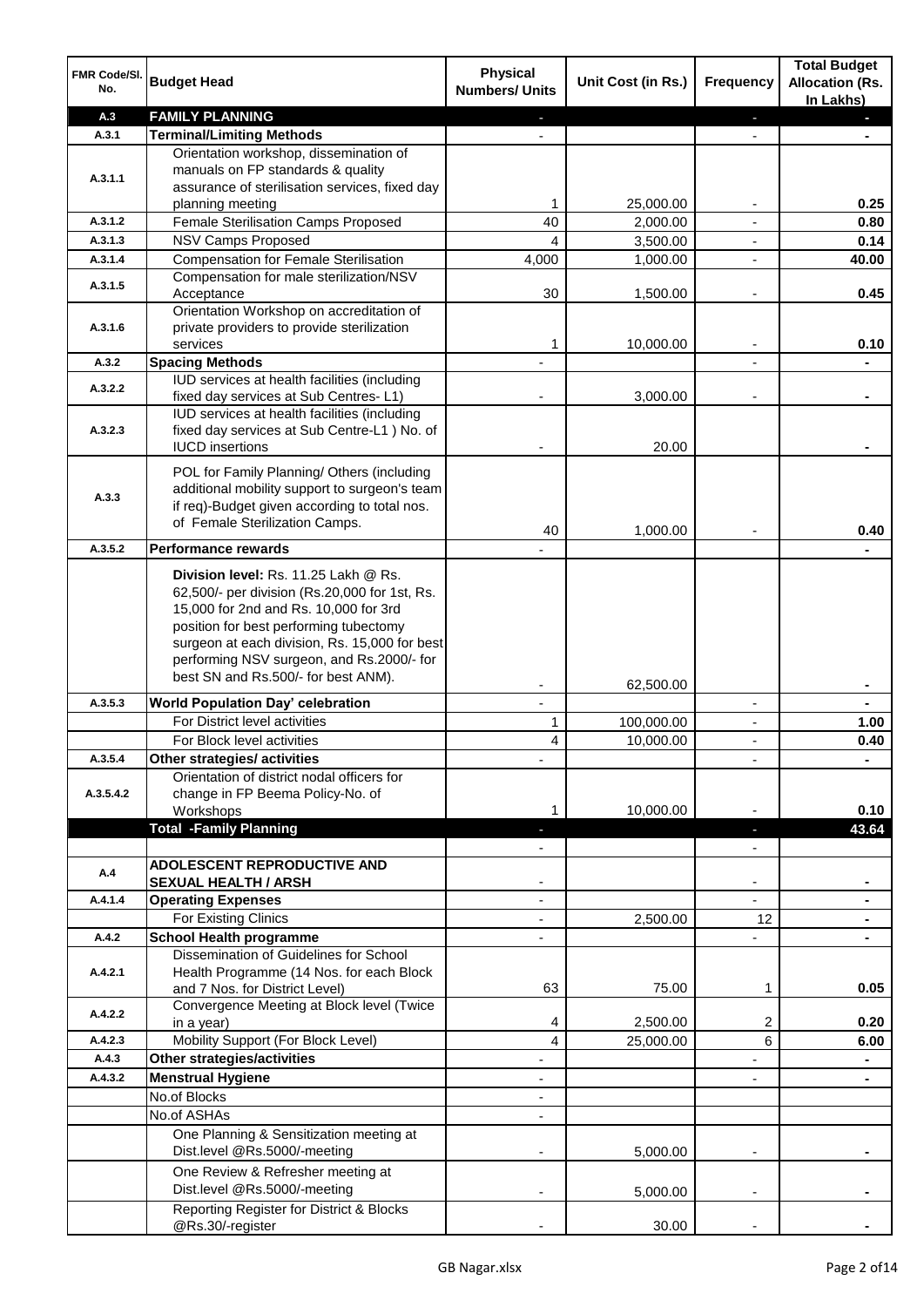| FMR Code/SI.<br>No. | <b>Budget Head</b>                                                                                                                                         | <b>Physical</b><br><b>Numbers/ Units</b> | Unit Cost (in Rs.) | Frequency      | <b>Total Budget</b><br><b>Allocation (Rs.</b><br>In Lakhs) |
|---------------------|------------------------------------------------------------------------------------------------------------------------------------------------------------|------------------------------------------|--------------------|----------------|------------------------------------------------------------|
|                     | Reporting Register for ASHA @Rs.30/-registe                                                                                                                |                                          | 30.00              | $\overline{a}$ |                                                            |
|                     | Storage Almirahs for District & Blocks<br>@Rs.5000/- Almirahs                                                                                              |                                          | 5,000.00           |                |                                                            |
|                     | 2 Flex banner with hanging rod per                                                                                                                         |                                          |                    |                |                                                            |
|                     | block/Dist.@Rs.500/-banner                                                                                                                                 |                                          | 500.00             |                |                                                            |
|                     | <b>Sub-total ARSH</b>                                                                                                                                      |                                          |                    | J,             | 6.25                                                       |
|                     |                                                                                                                                                            |                                          |                    |                |                                                            |
| A.5                 | <b>URBAN RCH (focus on Urban slums)</b>                                                                                                                    |                                          |                    | J,             | a.                                                         |
| A.5.2               | Human Resource for Urban Health                                                                                                                            |                                          |                    |                |                                                            |
| A.5.2.1             | Doctors/Mos                                                                                                                                                | 1                                        | 36,000.00          | 6              | 2.16                                                       |
| A.5.2.4             | <b>ANM</b>                                                                                                                                                 | $\mathbf{1}$                             | 9,900.00           | 6              | 0.59                                                       |
| A.5.2.5             | <b>Staff Nurse</b>                                                                                                                                         | $\mathbf{1}$                             | 16,500.00          | 6              | 0.99                                                       |
| A.5.2.12            | Sweeper cum Choukidar                                                                                                                                      | 1                                        | 4,950.00           | 6              | 0.30                                                       |
| A.5.3               | Operating expenses for UHP and UHC                                                                                                                         |                                          |                    |                |                                                            |
|                     | Rent @7000/Month/Centre                                                                                                                                    | 1                                        | 7,000.00           | 6              | 0.42                                                       |
|                     | Telephone Bills @ 1000/Month/Centre                                                                                                                        | $\mathbf{1}$                             | 1,000.00           | 6              | 0.06                                                       |
|                     | Electricity Bills @ 1500/Month/Centre                                                                                                                      | $\mathbf{1}$                             | 1,500.00           | 6              | 0.09                                                       |
|                     | Contingency @ 500/Month/Centre                                                                                                                             | $\mathbf{1}$                             | 500.00             | 6              | 0.03                                                       |
|                     | <b>Total- Urban Health</b>                                                                                                                                 |                                          |                    | Е              | 4.64                                                       |
|                     |                                                                                                                                                            |                                          |                    |                |                                                            |
| A.7                 | <b>PNDT Activities</b>                                                                                                                                     |                                          |                    |                |                                                            |
| A.7.1               | <b>Support to PC-PNDT Cells</b>                                                                                                                            |                                          |                    |                |                                                            |
|                     | <b>Divisional Level</b>                                                                                                                                    | $\overline{\phantom{a}}$                 |                    |                |                                                            |
|                     | Remuneration of Data Assistant (At Each<br>Division PC-PNDT Cell)                                                                                          |                                          | 17,000.00          | 12             |                                                            |
|                     | Contingency for the operation of cell @<br>Rs.20000/-                                                                                                      |                                          | 20,000.00          | 1              |                                                            |
|                     | One time office setup cost @ Rs.100000/-                                                                                                                   | $\blacksquare$                           | 100,000.00         | 1              |                                                            |
|                     | <b>District Level</b>                                                                                                                                      |                                          |                    |                |                                                            |
|                     | Remuneration of Data Entry Operator (At<br>Each District PC-PNDT Cell)                                                                                     | 1                                        | 10,000.00          | 12             | 1.20                                                       |
|                     | Contingency for the operation of cell @<br>Rs.20000/-                                                                                                      | 1                                        | 20,000.00          | 1              | 0.20                                                       |
|                     | One time office setup cost @ Rs. 50000/-                                                                                                                   | $\mathbf{1}$                             | 50,000.00          | $\mathbf{1}$   | 0.50                                                       |
| A.7.2               | <b>Other PNDT activities</b>                                                                                                                               |                                          |                    |                | $\blacksquare$                                             |
| A.7.2.3             | Visit of division level inspection committees (<br>TA/DA of Additional Director will be incurred<br>from this amount) @ Rs.30000 for 10 visit in<br>a year |                                          | 3,000.00           | 10             |                                                            |
| A.7.2.8             | Orientation of members of the district<br>advisory committees at Division Levels (No.<br>of Workshops)                                                     | ٠                                        | 25,000.00          | 1              |                                                            |
| A.7.2.10            | District Level Sensitization (No. of<br>Workshops)                                                                                                         | 1                                        | 10,000.00          |                | 0.10                                                       |
|                     | <b>Total-PC-PNDT</b>                                                                                                                                       |                                          |                    |                | 2.00                                                       |
| A.8                 | <b>Human Resources</b>                                                                                                                                     |                                          |                    | ٠              | $\blacksquare$                                             |
| A.8.1               | <b>Contractual Staff &amp; Services</b>                                                                                                                    |                                          |                    |                |                                                            |
| A.8.1.1.1.f         | Honoraria for ANMs at Sub Centres                                                                                                                          | 25                                       | 10,000.00          | 6              | 15.00                                                      |
| A.8.1.1.2.f         | Honoraria for Staff Nurses - SNCU                                                                                                                          |                                          | 16,500.00          | 6              |                                                            |
| A.8.1.1.2.f         | Honoraria for Staff Nurses -NRC                                                                                                                            | $\overline{\phantom{a}}$                 | 16,500.00          | 6              | $\blacksquare$                                             |
| A.8.1.2.1           | Honoraria for Laboratory Technicians                                                                                                                       | 4                                        | 11,880.00          | 6              | 2.85                                                       |
| A.8.1.3.5.d         | Honoraria for Paediatricians- Child Health                                                                                                                 |                                          | 48,000.00          | 6              | $\blacksquare$                                             |
| A.8.1.3.7           | Honoraria for Dental Doctors                                                                                                                               | $\overline{\phantom{0}}$                 | 35,000.00          | 6              | $\blacksquare$                                             |
| A.8.1.5.8           | Honoraria for M.O.(Training Coordinators for                                                                                                               |                                          |                    |                |                                                            |
|                     | training NRCs/SNCUs)                                                                                                                                       |                                          | 36,000.00          | 6              |                                                            |
| A.8.1.7.2           | Honoraria for X-Ray Technicians                                                                                                                            | ÷,                                       | 11,800.00          | 6              |                                                            |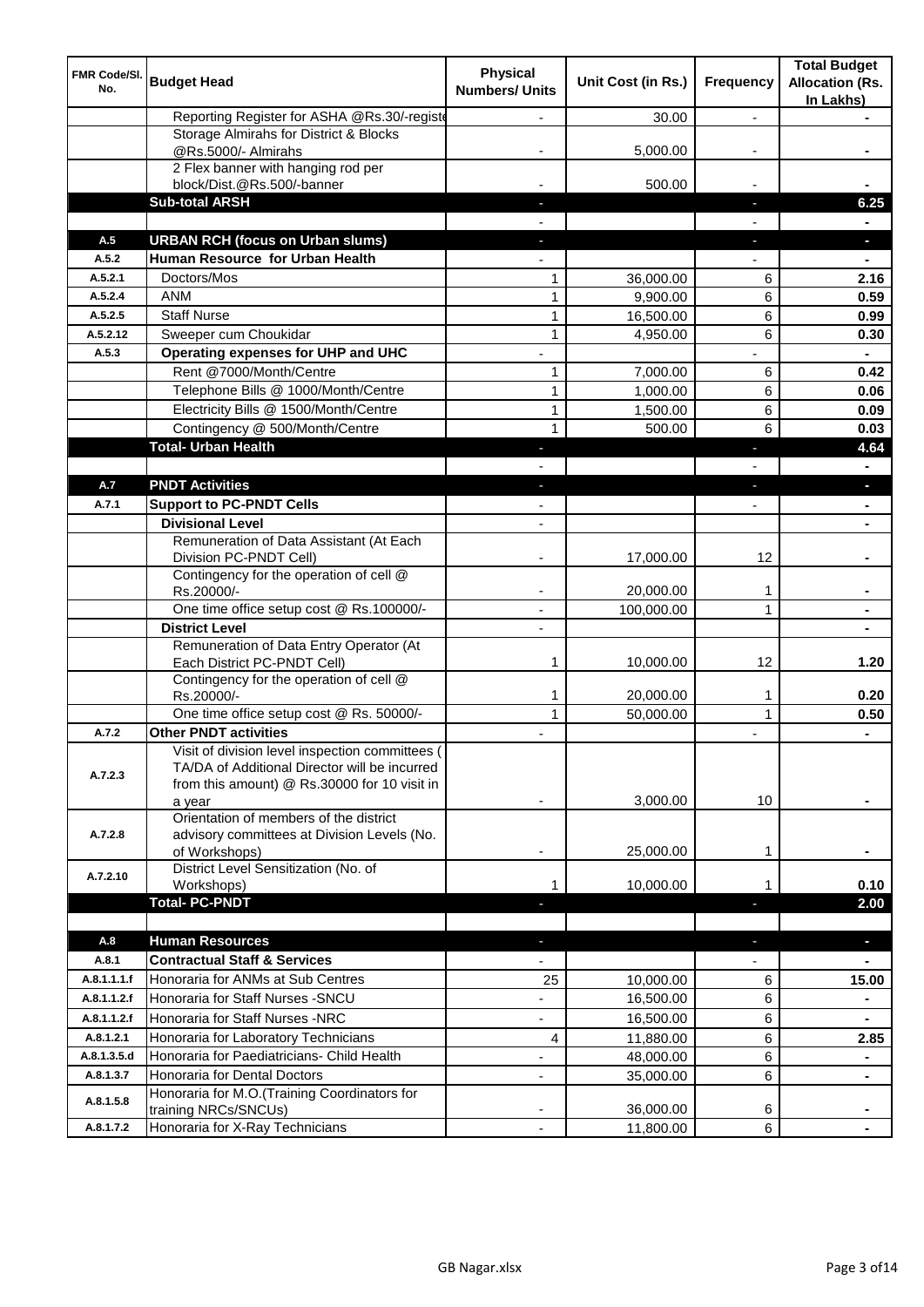| <b>FMR Code/SI.</b><br>No. | <b>Budget Head</b>                                   | <b>Physical</b><br><b>Numbers/ Units</b> | Unit Cost (in Rs.)       | Frequency                | <b>Total Budget</b><br><b>Allocation (Rs.</b><br>In Lakhs) |
|----------------------------|------------------------------------------------------|------------------------------------------|--------------------------|--------------------------|------------------------------------------------------------|
| A.8.1.7.4                  | <b>School Health Teams (Exclusively for SH)</b>      |                                          |                          | $\overline{a}$           |                                                            |
| A.8.1.7.4.a                | <b>Honoraria for Medical Officers</b>                |                                          |                          |                          |                                                            |
|                            | No. of MBBS Doctors-Existing                         |                                          | 36,000.00                | 6                        |                                                            |
|                            | No. of MBBS Doctors-New                              | 4                                        | 36,000.00                | 2                        | 2.88                                                       |
|                            | No. of BDS Doctors-Existing                          | 4                                        | 35,000.00                | 6                        | 8.40                                                       |
|                            | No. of AYUSH Doctors-Existing                        | 4                                        | 24,000.00                | 6                        | 5.76                                                       |
|                            | No. of AYUSH Doctors-New                             | 4                                        | 24,000.00                | 2                        | 1.92                                                       |
| A.8.1.7.4.b                | <b>Honoraria for Physiotherapists</b>                | $\overline{c}$                           | 11,880.00                | 6                        | 1.43                                                       |
| A.8.1.7.4.c                | <b>Honoraria for Dental Hygienists</b>               | $\mathbf{1}$                             | 11,880.00                | 6                        | 0.71                                                       |
| A.8.1.7.4.d                | <b>Honoraria for Ophthalmic Assistants</b>           | 5                                        | 11,880.00                | 6                        | 3.56                                                       |
|                            | Honoraria for Staff Nurses/GNMs-Existing             | 8                                        | 16,500.00                | 6                        | 7.92                                                       |
| A.8.1.7.4.e                | Honoraria for Staff Nurses/GNMs-New                  |                                          | 16,500.00                | $\overline{2}$           |                                                            |
|                            | Honoraria for ANMs-Existing                          |                                          | 10,000.00                | 6                        | $\blacksquare$                                             |
| A.8.1.7.4.g                | Honoraria for ANMs-New                               |                                          | 10,000.00                | $\overline{2}$           |                                                            |
|                            | Honoraria for FP Counsellors(@ Rs.9300/-             |                                          |                          |                          |                                                            |
| A.8.1.7.5.1                | (Rs.9000/-Honoraria and 300/-for                     |                                          |                          |                          |                                                            |
|                            | communication support)                               | 1                                        | 9,300.00                 | 6                        | 0.56                                                       |
| A.8.1.7.5.2                | <b>Honoraria for ARSH Counsellors</b>                |                                          | 12,000.00                | 6                        | $\blacksquare$                                             |
| A.8.1.7.5.4                | <b>Honoraria for Nutritionist-NRC</b>                | $\blacksquare$                           | 15,000.00                | 6                        | $\blacksquare$                                             |
|                            | <b>Honoraria for Staff under Routine</b>             |                                          |                          |                          |                                                            |
|                            | <b>Immunization</b>                                  |                                          |                          |                          |                                                            |
|                            | Refrigerator Mechanics-District Level                | 1                                        | 16,500.00                | 6                        | 0.99                                                       |
| A.8.1.7.7                  | Cold Chain Handlers-District Level                   | 1                                        | 9,900.00                 | 6                        | 0.59                                                       |
|                            | Vaccine Store Keepers-Division Level                 |                                          | 22,000.00                | 6                        | $\blacksquare$                                             |
|                            | Refrigerator Mechanics-Division Level                |                                          | 16,500.00                | 6                        | $\blacksquare$                                             |
|                            | Vaccine Van Drivers-Division Level                   |                                          | 16,500.00                | 6                        | $\blacksquare$                                             |
|                            | Cold Chain Handlers-Division Level                   | ä,                                       | 9,900.00                 | 6                        |                                                            |
| A.8.1.9                    | <b>Honoraria for Data Entry Operators</b>            | 1                                        | 8,800.00                 | 6                        | 0.53                                                       |
| A.8.1.11.f                 | <b>Honoraria for Caretakers-NRC</b>                  | $\overline{\phantom{0}}$                 | 4,000.00                 | 6                        |                                                            |
| A.8.1.11.f                 | <b>Honoraria for Cooks-NRC</b>                       |                                          | 5,000.00                 | 6                        |                                                            |
|                            | <b>TOTAL - HUMAN RESOURCE</b>                        |                                          |                          |                          | 53.10                                                      |
|                            |                                                      |                                          |                          |                          |                                                            |
| A.9                        | <b>TRAINING</b>                                      | ٠                                        |                          | ٠                        | p                                                          |
|                            |                                                      |                                          |                          |                          |                                                            |
| A.9.3                      | <b>Maternal Health Training</b>                      |                                          |                          |                          |                                                            |
| A.9.3.1                    | <b>Skilled Attendance at Birth / SBA</b>             | ÷,                                       |                          | $\overline{\phantom{a}}$ | $\blacksquare$                                             |
| A.9.3.1.1                  | Setting up of SBA Training Centres                   | 1                                        | 25,000.00                | ٠                        | 0.25                                                       |
|                            | <b>Training of Staff Nurses in SBA</b>               | $\overline{\phantom{0}}$                 |                          | $\overline{\phantom{a}}$ |                                                            |
| A.9.3.1.4                  | Total Batches to be conducted (4 Per                 |                                          |                          |                          |                                                            |
|                            | Batch)@ Rs.103300/ Batch                             | 6                                        | 103,300.00               | ٠                        | 6.20                                                       |
| A.9.3.4                    | <b>Safe Abortion Services Training</b>               |                                          |                          |                          |                                                            |
|                            | <b>Training of Medical Officers in safe</b>          |                                          |                          |                          |                                                            |
| A.9.3.4.2                  | abortion<br>Total Batches to be conducted @ Rs.52000 |                                          |                          | -                        |                                                            |
|                            | /batch                                               | $\overline{\phantom{a}}$                 | 52,000.00                |                          | $\blacksquare$                                             |
| A.9.3.5                    | RTI / STI Training                                   | $\blacksquare$                           |                          | ÷,                       | $\blacksquare$                                             |
|                            | <b>Training of Medical Officers in RTI/STI</b>       | $\overline{\phantom{a}}$                 |                          | L,                       | $\blacksquare$                                             |
| A.9.3.5.3                  | Total Batches to be conducted @ Rs.72600             |                                          |                          |                          |                                                            |
|                            | /batch                                               | 1                                        | 72,600.00                |                          | 0.73                                                       |
|                            | Sub Total - Maternal Health Training                 |                                          |                          |                          | 7.17                                                       |
|                            |                                                      |                                          |                          |                          |                                                            |
| A.9.5                      | <b>Child Health Training</b>                         |                                          |                          |                          | ٠                                                          |
| A.9.5.2.2                  | <b>F-IMNCI Training for Medical Officers</b>         |                                          |                          |                          |                                                            |
|                            | <b>Total Training Load</b>                           |                                          | $\overline{\phantom{a}}$ |                          | $\blacksquare$                                             |
|                            | <b>Batch Size/Participants</b>                       | 16                                       |                          |                          | ٠                                                          |
|                            | No. of Batches                                       | $\overline{\phantom{0}}$                 | 212,900.00               | ۰                        | ٠                                                          |
|                            | Total Batches to be observed(25% of                  |                                          |                          |                          |                                                            |
|                            | organized batches)                                   |                                          | 7,500.00                 |                          |                                                            |
| A.9.5.2.3                  | <b>F-IMNCI Training for Staff Nurses</b>             | ٠                                        |                          | $\blacksquare$           |                                                            |
|                            | <b>Total Training Load</b>                           | ٠                                        |                          |                          |                                                            |
|                            | <b>Batch Size/Participants</b>                       |                                          |                          |                          |                                                            |
|                            | No. of Batches                                       |                                          | 206,900.00               |                          |                                                            |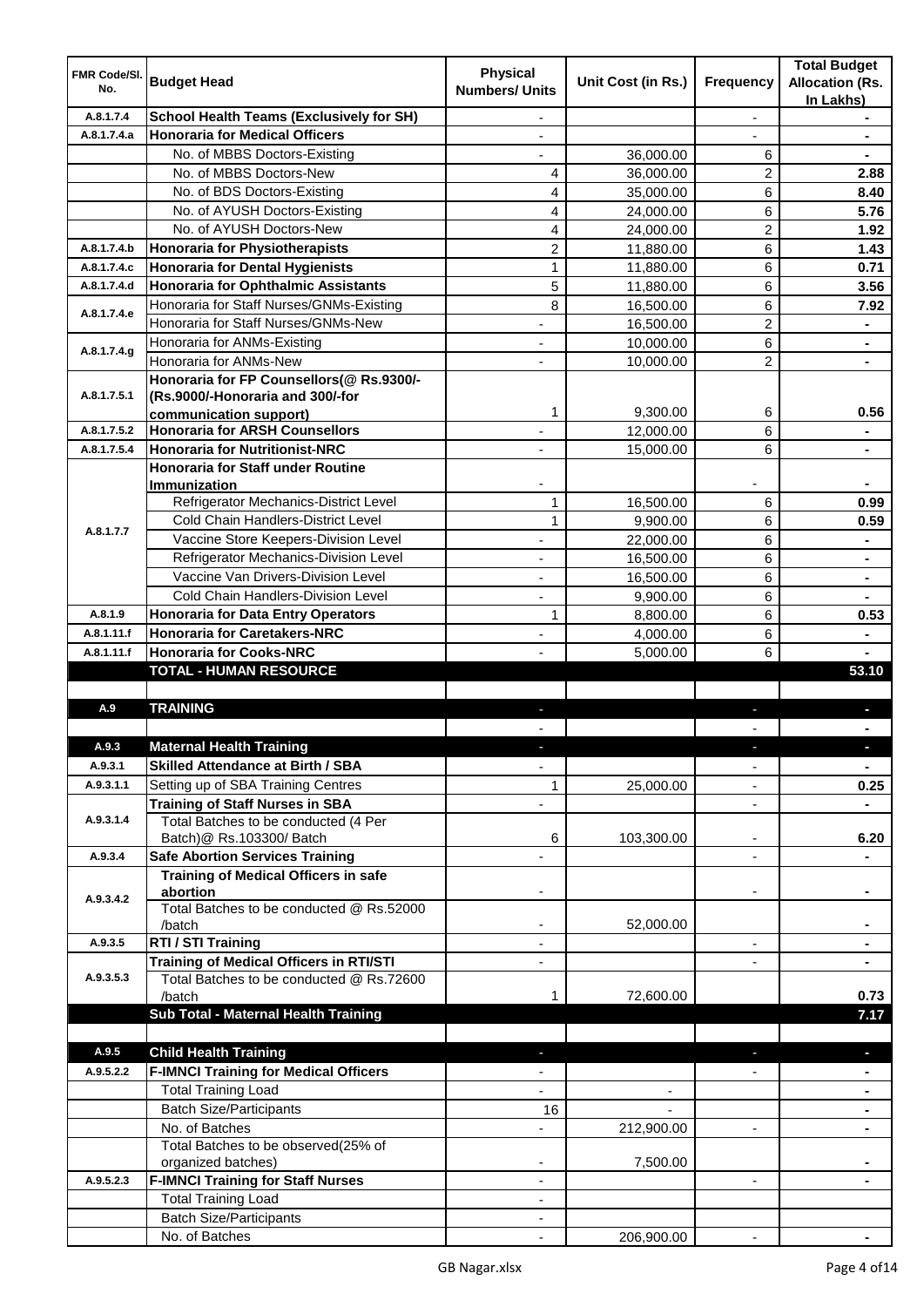| <b>FMR Code/SI.</b><br>No. | <b>Budget Head</b>                                                             | <b>Physical</b><br><b>Numbers/ Units</b> | Unit Cost (in Rs.) | Frequency                | <b>Total Budget</b><br><b>Allocation (Rs.</b><br>In Lakhs) |
|----------------------------|--------------------------------------------------------------------------------|------------------------------------------|--------------------|--------------------------|------------------------------------------------------------|
|                            | Total Batches to be observed(25% of<br>organized batches)                      |                                          | 7,500.00           |                          |                                                            |
| A.9.5.5.2.a                | <b>IMNCI Plus(CCSP)-10 Days TOT for</b>                                        |                                          |                    |                          |                                                            |
|                            | <b>Physicians</b>                                                              |                                          |                    |                          |                                                            |
|                            | <b>Total Training Load</b>                                                     |                                          |                    |                          |                                                            |
|                            | <b>Batch Size/Participants</b><br>No. of Batches                               | 24                                       |                    |                          |                                                            |
|                            | Total Batches to be observed(25% of                                            |                                          | 576,300.00         |                          |                                                            |
|                            | organized batches)                                                             |                                          | 11,000.00          |                          |                                                            |
|                            | Sub Total- Child Health Training                                               |                                          |                    |                          |                                                            |
|                            |                                                                                |                                          |                    |                          |                                                            |
| A.9.7                      | Adolescent Reproductive and Sexual Health/                                     |                                          |                    |                          |                                                            |
|                            | <b>ARSH Training</b>                                                           |                                          |                    |                          |                                                            |
|                            | <b>ARSH training for ANMs/LHVs</b>                                             |                                          |                    |                          |                                                            |
| A.9.7.4                    | Total Batches to be conducted@ Rs.71000/                                       |                                          |                    |                          |                                                            |
|                            | <b>Batch</b><br><b>Sub Total- ARSH Training</b>                                | 3                                        | 71,000.00          |                          | 2.13<br>2.13                                               |
|                            |                                                                                |                                          |                    |                          |                                                            |
| A.9.8.4.2                  | <b>Clinical Establishment Act</b>                                              | 1                                        | 798,000.00         | $\overline{a}$           | 7.98                                                       |
|                            |                                                                                |                                          |                    |                          |                                                            |
|                            | <b>TOTAL - Training</b>                                                        |                                          |                    |                          | 17.28                                                      |
|                            |                                                                                |                                          |                    |                          |                                                            |
| A.10                       | PROGRAMME MANAGEMENT                                                           |                                          |                    |                          | o.                                                         |
|                            | <b>District Programme Management Support</b>                                   |                                          |                    |                          |                                                            |
| A.10.2                     | Unit                                                                           |                                          |                    |                          |                                                            |
|                            | <b>Contractual Staffs for DPMSU</b>                                            |                                          |                    |                          |                                                            |
| A.10.2.1                   | Honoraria for District Programme Manager                                       | 1                                        | 32,700.00          | 6                        | 1.96                                                       |
| A.10.2.2                   | Honoraria for District Accounts Manager                                        | $\mathbf{1}$                             | 26,650.00          | 6                        | 1.60                                                       |
| A.10.2.3                   | Honoraria for District Data Manager(District                                   |                                          |                    |                          |                                                            |
|                            | Data cum Account Assistant)                                                    | 1                                        | 18,150.00          | 6                        | 1.09                                                       |
| A.10.2.7                   | Honoraria for Office Assistant                                                 | 1                                        | 7,000.00           | 6                        | 0.42                                                       |
| A.10.2.8.1                 | Operational Expenses for DPMU unit<br>Honoraria for District Community Process | 1                                        | 75,000.00          | 6                        | 4.50                                                       |
| A.10.2.8.2                 | Manager                                                                        | 1                                        | 26,650.00          | 6                        | 1.60                                                       |
|                            | <b>Sub Total - DPMU</b>                                                        |                                          |                    |                          | 11.17                                                      |
|                            |                                                                                |                                          |                    |                          |                                                            |
| A.10.3                     | <b>Block Programme Management Unit (BPMU)</b>                                  | $\overline{\phantom{a}}$                 |                    | $\overline{\phantom{a}}$ | ٠                                                          |
| A.10.3.1                   | Honoraria for Block Programme Managers                                         | 4                                        | 20,000.00          | 6                        | 4.80                                                       |
| A.10.3.2                   | Honoraria for Block Accounts Managers                                          | 4                                        | 10,000.00          | 6                        | 2.40                                                       |
|                            | <b>Sub Total - DPMU</b>                                                        | ◆                                        |                    | ٠                        | 7.20                                                       |
|                            |                                                                                |                                          |                    |                          |                                                            |
| A.10.6                     | <b>Concurrent Audit System</b>                                                 |                                          |                    | $\overline{\phantom{0}}$ | $\blacksquare$                                             |
|                            | Budget For Block Units(Rs. 1500 per                                            |                                          |                    |                          |                                                            |
|                            | Block/Quarter)                                                                 | 4                                        | 1,500.00           | 4                        | 0.24                                                       |
|                            | Budget For District (District HO Rs.<br>4500/Month)                            |                                          | 4,500.00           | 12                       | 0.54                                                       |
|                            | <b>Sub Total - Concurrent Audit</b>                                            |                                          |                    |                          | 0.78                                                       |
|                            |                                                                                |                                          |                    |                          |                                                            |
| A.10.7                     | <b>Mobility Support, Field Visits</b>                                          |                                          |                    | $\overline{a}$           | ä,                                                         |
|                            | Mobility Support-DPMU/District (2 Vehicles per                                 |                                          |                    |                          |                                                            |
| A.10.7.2                   | District per month)                                                            | 2                                        | 25,000.00          | 12                       | 6.00                                                       |
| A.10.7.3                   | Mobility Support-BPMU/Block (1 Vehicle per                                     |                                          |                    |                          |                                                            |
|                            | District per Month)                                                            | 4                                        | 25,000.00          | 12                       | 12.00                                                      |
| A.10.7.4.1                 | Mobility Support for Div.PMU Division & AD<br>Offices( 1 vehicle per Division) |                                          | 25,000.00          | 12                       |                                                            |
|                            | Sub Total - Mobility Support, Field Visits                                     |                                          |                    |                          | 18.00                                                      |
|                            |                                                                                |                                          |                    |                          |                                                            |
|                            | <b>TOTAL - Programme Management</b>                                            |                                          |                    |                          | 37.15                                                      |
|                            |                                                                                |                                          |                    |                          |                                                            |
|                            | <b>GRAND TOTAL- RCH FLEXIPOOL</b>                                              |                                          |                    |                          | 573.30                                                     |
|                            |                                                                                |                                          |                    |                          |                                                            |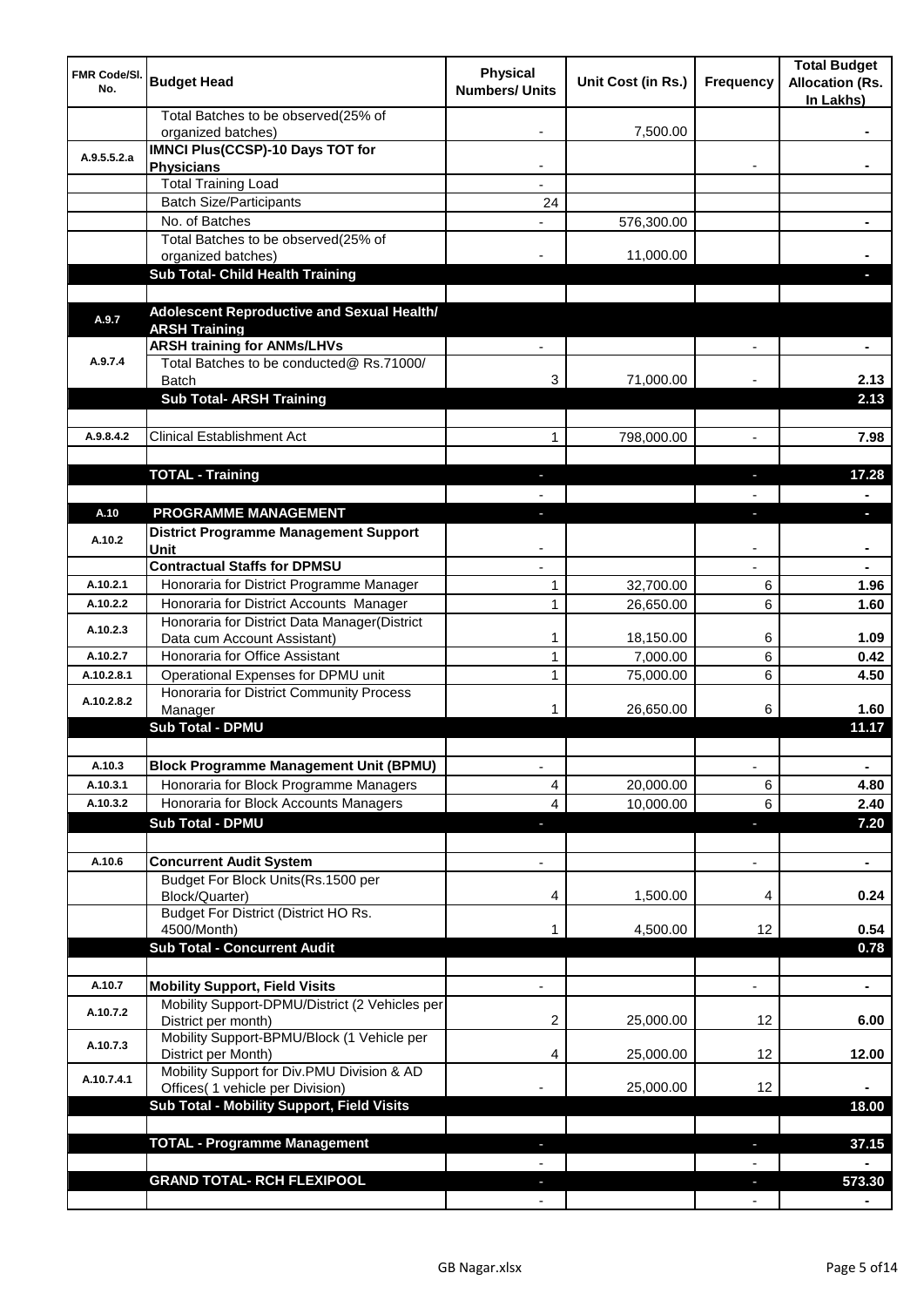| FMR Code/SI.<br>No.     | <b>Budget Head</b>                                                                                                                                           | <b>Physical</b><br><b>Numbers/ Units</b> | Unit Cost (in Rs.) | <b>Frequency</b> | <b>Total Budget</b><br><b>Allocation (Rs.</b><br>In Lakhs) |
|-------------------------|--------------------------------------------------------------------------------------------------------------------------------------------------------------|------------------------------------------|--------------------|------------------|------------------------------------------------------------|
| в                       | <b>MISSION FLEXIPOOL</b>                                                                                                                                     |                                          |                    | r                |                                                            |
| <b>B1</b>               | <b>ASHA</b>                                                                                                                                                  |                                          |                    |                  |                                                            |
| B1.1.1.4.2              | ASHA State Trainers - TOT (Module VI&VII)-                                                                                                                   |                                          |                    |                  |                                                            |
|                         | National Level-Cost of TA/DA                                                                                                                                 |                                          | 15,000.00          |                  |                                                            |
| B1.1.3.3                | <b>Incentive for FP</b>                                                                                                                                      |                                          |                    |                  |                                                            |
| B <sub>1.1</sub> .3.3.1 | Incentive for ASHA @ Rs. 1000 if a couple<br>adopts permanent methods after 02<br>children(Assumed that 15.56 % clients<br>adopts permanent methods after 02 |                                          |                    |                  |                                                            |
|                         | children).                                                                                                                                                   | 627                                      | 1,000.00           |                  | 6.27                                                       |
| B1.1.3.5                | Other incentive                                                                                                                                              |                                          |                    |                  |                                                            |
| B1.1.3.5.1              | On taking Complicated On pregnancy cases<br>or New born cases to the health facility<br>@Rs.150/- case (up to 3 cases/year)                                  | 778                                      | 150.00             | 3                | 3.50                                                       |
|                         |                                                                                                                                                              |                                          |                    |                  |                                                            |
| B1.1.3.5.3              | Birth & Death Registration (For 30 birth & 9<br>deaths/ASHA) -Amount Approved 90% Only                                                                       |                                          |                    |                  |                                                            |
|                         |                                                                                                                                                              | 778                                      | 180.00             |                  | 1.26                                                       |
|                         | TA/DA for attending Monthly Meetings                                                                                                                         |                                          |                    |                  |                                                            |
| B1.1.3.5.5              | @Rs.100/Meeting - Amount Approved 90%                                                                                                                        |                                          |                    |                  |                                                            |
|                         | Only                                                                                                                                                         | 778                                      | 100.00             | 12               | 8.40                                                       |
|                         | Maternal Death Audit Information                                                                                                                             |                                          |                    |                  |                                                            |
| B1.1.3.5.6              | (@Rs.200/Case)-Amount Approved 50%<br>Only                                                                                                                   | 102                                      | 200.00             |                  | 0.10                                                       |
|                         | Incentives to ASHA Sangini(@Rs.150 for                                                                                                                       |                                          |                    |                  |                                                            |
| B1.1.3.5.12             | one field visit and 20 visits per month)                                                                                                                     | ۰                                        | 3,000.00           | 10               | ۰                                                          |
| B1.1.3.6                | <b>Other Activities</b>                                                                                                                                      | $\overline{\phantom{a}}$                 |                    |                  | $\blacksquare$                                             |
|                         | ASHA Divas/Annual ASHA Samellan-                                                                                                                             |                                          |                    |                  |                                                            |
| B1.1.3.6.1              | (Amount Approved 70% Only)                                                                                                                                   | 778                                      | 250.00             |                  | 1.36                                                       |
|                         | <b>ASHA Payment Voucher</b>                                                                                                                                  | 778                                      | 25.00              |                  | 0.19                                                       |
| B1.1.3.6.3              | <b>ASHA Master Payment Register</b>                                                                                                                          | 4                                        | 150.00             |                  | 0.01                                                       |
|                         | <b>ASHA Sangini Format</b>                                                                                                                                   | 39                                       | 50.00              |                  | 0.02                                                       |
| B1.1.4                  | Awards to ASHA's/Link workers                                                                                                                                | 4                                        | 5,000.00           | $\overline{a}$   | 0.20                                                       |
| B1.1.5                  | <b>ASHA Resource Centre/ASHA Mentoring</b>                                                                                                                   |                                          |                    |                  |                                                            |
|                         | Group<br>Mobility Costs ASHA Mentoring Group for                                                                                                             |                                          |                    |                  | ٠                                                          |
| B1.1.5.4                | district*4 meetings@Rs.2500/meeting                                                                                                                          | 4                                        | 2,500.00           |                  | 0.10                                                       |
|                         | <b>Sub Total - ASHA</b>                                                                                                                                      |                                          |                    |                  | 21.42                                                      |
|                         |                                                                                                                                                              |                                          |                    |                  |                                                            |
| <b>B2</b>               | <b>Untied Funds</b>                                                                                                                                          | ٠                                        |                    | a,               | $\blacksquare$                                             |
|                         | No. of CHCs/SDH and Amount Approved 71%                                                                                                                      |                                          |                    |                  |                                                            |
| <b>B2.1</b>             | Only                                                                                                                                                         | 7                                        | 50,000.00          | 1                | 2.49                                                       |
| <b>B2.2</b>             | No. of PHCs and Amount Approved 93% Only                                                                                                                     | 17                                       | 25,000.00          | 1                | 3.95                                                       |
| <b>B2.3</b>             | No. of Sub Centres and Amount Approved                                                                                                                       |                                          |                    |                  |                                                            |
|                         | 46% Only                                                                                                                                                     | 128                                      | 10,000.00          | 1                | 5.89                                                       |
| <b>B2.4</b>             | No. of VHNSCs and Amount Approved 36%<br>Only                                                                                                                | 237                                      | 10,000.00          | 1                | 8.53                                                       |
|                         | <b>Sub Total - Untied Funds</b>                                                                                                                              |                                          |                    |                  | 20.86                                                      |
|                         |                                                                                                                                                              |                                          |                    |                  |                                                            |
| <b>B.3</b>              | <b>Annual Maintenance Grants</b>                                                                                                                             |                                          |                    |                  |                                                            |
|                         |                                                                                                                                                              |                                          |                    |                  |                                                            |
| <b>B3.1</b>             | No. of CHCs and Amount Approved 70% Only                                                                                                                     | 7                                        | 100,000.00         | 1                | 4.90                                                       |
| <b>B3.2</b>             | No. of PHCs and Amount Approved 69% Only                                                                                                                     | 15                                       | 50,000.00          | 1                | 5.18                                                       |
| <b>B3.3</b>             | No. of Sub Centres and Amount Approved                                                                                                                       |                                          |                    |                  |                                                            |
|                         | 49% Only                                                                                                                                                     | 75                                       | 10,000.00          | 1                | 3.68                                                       |
|                         | <b>Sub Total - AMG</b>                                                                                                                                       | ٠                                        |                    | a,               | 13.75                                                      |
|                         |                                                                                                                                                              |                                          |                    |                  |                                                            |
| <b>B.6</b>              | <b>Corpus Grants to HMS/RKS</b>                                                                                                                              |                                          |                    |                  | $\blacksquare$                                             |
| B6.1                    | District Hospitals (DH+DWH)                                                                                                                                  | 1                                        |                    |                  |                                                            |
|                         | Amount Approved for District Hospitals                                                                                                                       |                                          |                    |                  | 3.65                                                       |
| B6.2                    | No. of CHCs and Amount Approved 90% Only                                                                                                                     | $\overline{7}$                           | 100,000.00         | 1                | 6.30                                                       |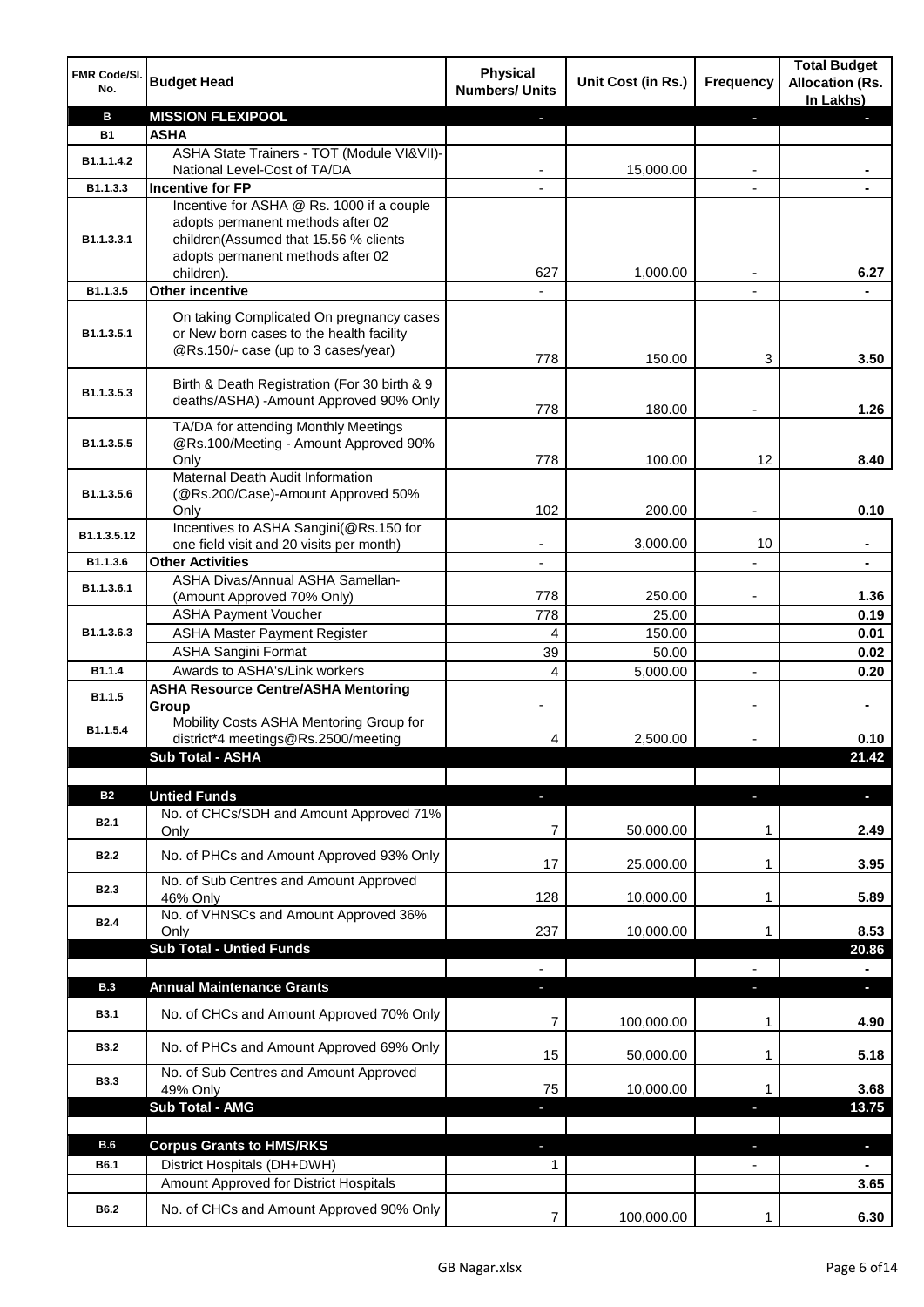| <b>FMR Code/SI.</b><br>No. | <b>Budget Head</b>                                                                                   | <b>Physical</b><br><b>Numbers/ Units</b> | Unit Cost (in Rs.) | <b>Frequency</b>  | <b>Total Budget</b><br><b>Allocation (Rs.</b><br>In Lakhs) |
|----------------------------|------------------------------------------------------------------------------------------------------|------------------------------------------|--------------------|-------------------|------------------------------------------------------------|
| B6.3                       | No. of PHCs and Amount Approved 90% Only                                                             | 17                                       | 50,000.00          | 1                 | 7.65                                                       |
|                            | <b>Sub Total - HMS/RKS</b>                                                                           | ٠                                        |                    | J,                | 17.60                                                      |
|                            |                                                                                                      |                                          |                    |                   | ۰                                                          |
| <b>B9</b>                  | <b>Mainstreaming of AYUSH</b>                                                                        | J,                                       |                    | T                 | o.                                                         |
| B.9.1                      | <b>Medical Officers (Only AYUSH)</b>                                                                 |                                          |                    |                   |                                                            |
| B.9.1.1                    | <b>Contractual Medical Officers-Male</b>                                                             | 13                                       | 24,000.00          | 6                 | 18.72                                                      |
| <b>B.9.2</b>               | <b>AYUSH Pharmacists</b>                                                                             | $\overline{2}$                           | 9,000.00           | 6                 | 1.08                                                       |
|                            | <b>Sub Total (AYUSH)</b>                                                                             | J,                                       |                    | J,                | 19.80                                                      |
| <b>B10</b>                 | <b>IEC-BCC Activities</b>                                                                            |                                          |                    | ı.                | н                                                          |
| <b>B.10.2</b>              | <b>Implementation of BCC/IEC Activities at</b><br>district level                                     |                                          |                    |                   | 3.00                                                       |
| B.10.5.2                   | Printing of WIFS Cards, Referral Slips, etc                                                          |                                          |                    | $\blacksquare$    |                                                            |
|                            | WIFS Cards for School Children(No. of Cards)                                                         |                                          | 4.00               |                   |                                                            |
|                            | Sub Total (IEC/BCC)                                                                                  |                                          |                    | ı                 | 3.00                                                       |
|                            |                                                                                                      |                                          |                    |                   |                                                            |
| <b>B15</b>                 | <b>Planning, Implementation and Monitoring</b>                                                       |                                          |                    |                   |                                                            |
| B15.2                      | <b>Quality Assurance</b>                                                                             |                                          |                    |                   |                                                            |
| B15.2.2                    | <b>Quality Assurance Committees</b>                                                                  | $\overline{\phantom{a}}$                 |                    |                   |                                                            |
|                            | <b>Division Level</b>                                                                                | $\blacksquare$                           |                    |                   | $\blacksquare$                                             |
|                            | One time establishment @ Rs. 1.00 Lakh/<br>Division (Amount Approved 50% Only)                       |                                          | 100,000.00         | 1                 |                                                            |
|                            | Operational Expenses @Rs. 5000/month/<br>division (Amount Approved 50% Only)                         | $\overline{\phantom{a}}$                 | 5,000.00           | 12                |                                                            |
|                            | <b>District Level</b>                                                                                | $\overline{\phantom{a}}$                 |                    |                   |                                                            |
|                            | One time establishment @ Rs. 1.00 Lakh/<br>District (Amount Approved 50% Only)                       | 1                                        | 100,000.00         | 1                 | 0.50                                                       |
|                            | Operational Expenses @Rs. 5000/ Month/<br>District (Amount Approved 50% Only)                        | 1                                        | 5,000.00           | 12                | 0.30                                                       |
| B15.2.4                    | <b>Review meetings</b>                                                                               |                                          |                    | ٠                 |                                                            |
| B15.2.4.2                  | <b>Division Level</b>                                                                                |                                          |                    |                   |                                                            |
|                            | Review meetings @ Rs 10000/- per meeting<br>for 4 meeting per division (Amount Approved<br>50% Only) |                                          | 10,000.00          | 4                 |                                                            |
|                            | <b>District Level</b><br>Review meetings @ Rs 10000/- per meeting                                    |                                          |                    |                   |                                                            |
|                            | for 4 meeting per District (Amount Approved                                                          |                                          |                    |                   |                                                            |
|                            | 50% Only)                                                                                            | 1                                        | 10,000.00          | 4                 | 0.20                                                       |
| B15.2.5                    | <b>Other Block Level Activities</b>                                                                  |                                          |                    |                   |                                                            |
| B15.2.5.1                  | Block QA visioning meeting (Orienting<br><b>Block Officials on Facility Solutions Levels-</b>        |                                          |                    |                   |                                                            |
|                            | Amount Approved 50% Only)                                                                            | 1                                        | 35,000.00          | 1                 | 0.18                                                       |
| B15.2.5.2                  | Quality Management System (QMS) training<br>workshop -(Amount Approved 50% Only)                     | 1                                        | 100,000.00         | 1                 | 0.50                                                       |
|                            | <b>Sub Total - Quality Assurance</b>                                                                 |                                          |                    |                   | 1.68                                                       |
|                            |                                                                                                      |                                          |                    |                   | $\blacksquare$                                             |
| B15.3                      | <b>Monitoring and Evaluation</b>                                                                     |                                          |                    |                   |                                                            |
| B15.3.1.6.3                | Honoraria of Data Entry Operators for MCTS                                                           | 4                                        | 11,000.00          | 6                 | 2.64                                                       |
| B15.3.2                    | <b>Computerization HMIS and E-governance</b>                                                         |                                          |                    |                   |                                                            |
|                            | HMIS Operational Cost (excluding HR & Trainings)-                                                    |                                          |                    |                   |                                                            |
|                            | Expenses for Internet @1500/month/<br>computer for 951 Nos<br>Expenses for Internet Rs.750/pm/block  | 5                                        | 1,500.00           | 12                | 0.90                                                       |
|                            | computer(new) for 820 Nos.                                                                           | 4                                        | 750.00             | $12 \overline{ }$ | 0.36                                                       |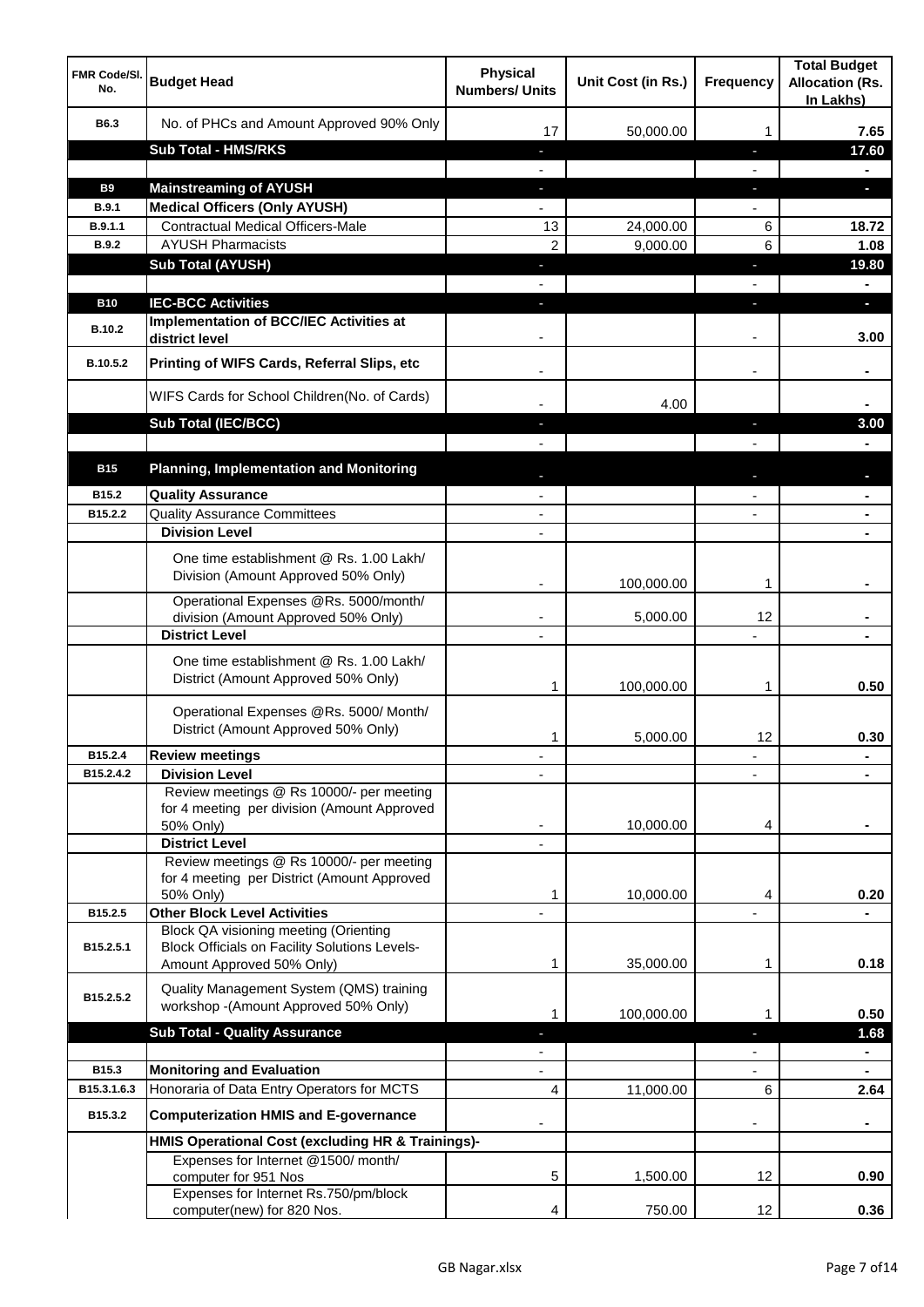| <b>FMR Code/SI.</b><br>No.   | <b>Budget Head</b>                                                                                 | <b>Physical</b><br><b>Numbers/ Units</b> | Unit Cost (in Rs.) | <b>Frequency</b>         | <b>Total Budget</b><br><b>Allocation (Rs.</b><br>In Lakhs) |
|------------------------------|----------------------------------------------------------------------------------------------------|------------------------------------------|--------------------|--------------------------|------------------------------------------------------------|
| B <sub>15</sub> , 3, 2, 1, a | Expenses for Internet Data Card<br>@Rs.750/pm/Computer (new) for 75 Nos.                           | 1                                        | 750.00             | 12                       | 0.09                                                       |
|                              | Expenses for Internet Data Card<br>@Rs.750/pm/Computer (new) for 18 Nos.                           |                                          | 750.00             | 12                       |                                                            |
| B15.3.2.1.d                  | Other Office and admin expenses                                                                    |                                          |                    |                          |                                                            |
|                              | Maintenance of Computers/AMC/etc -HMIS                                                             |                                          |                    |                          |                                                            |
| B15.3.2.1.d.2                | (Block -PHC/CHC,CH, CMF (M/F) Old<br>@Rs. 4000/unit for 951 no.                                    | 5                                        | 4,000.00           | 1                        | 0.20                                                       |
|                              | Purchase of computer consumables/Admin                                                             |                                          |                    |                          |                                                            |
| B15.3.2.1.d.3                | Expenses @ Rs.1000.00 for 951 no.-Six<br>Months                                                    | 5                                        | 1,000.00           | 6                        | 0.30                                                       |
| B15.3.2.2.a                  | MCTS Operational Cost (excluding HR &                                                              |                                          |                    |                          |                                                            |
|                              | Trainings)                                                                                         |                                          |                    |                          |                                                            |
| B15.3.2.2.b                  | Procurement of<br>computers/Printers/Cartridges ,etc. -<br>@50,000.00/Computer Systems for 820 No. | 4                                        | 50,000.00          | 1                        | 2.00                                                       |
| B15.3.2.2.d                  | Other Office and admin expenses                                                                    |                                          |                    |                          |                                                            |
| B15.3.3                      | @12,000.00 per year -820 No.(New)<br>Other M & E Activities                                        | 4                                        | 12,000.00          | 1                        | 0.48                                                       |
|                              | Review Meetings for MCTS @ Rs                                                                      |                                          |                    |                          |                                                            |
| B15.3.3.5                    | 4,000/meeting for 12 meetings                                                                      | 1                                        | 4,000.00           | 12                       | 0.48                                                       |
|                              | Sub Total - Monitoring and Evaluation                                                              |                                          |                    |                          | 7.45                                                       |
|                              |                                                                                                    |                                          |                    |                          | $\blacksquare$                                             |
| <b>B.16</b>                  | <b>PROCUREMENT</b>                                                                                 |                                          |                    | J,                       | a.                                                         |
| B <sub>16.1.1</sub>          | <b>Procurement of Equipments: MH</b>                                                               |                                          |                    |                          |                                                            |
| B16.1.1.2                    | MVA / EVA Kits for Safe Abortion services                                                          | 5                                        | 2,500.00           | $\overline{\phantom{a}}$ | 0.13                                                       |
| B16.1.6<br>B16.1.6.1         | <b>Equipments for ARSH/ School Health</b><br>Equipments for ARSH Clinics (New)                     |                                          | 15,000.00          | $\overline{a}$<br>1      | ۰<br>$\blacksquare$                                        |
|                              | <b>Sub Total (Procurement of Equipments)</b>                                                       |                                          |                    |                          | 0.13                                                       |
|                              |                                                                                                    |                                          |                    |                          |                                                            |
| B.16.2.1                     | Drugs & supplies for MH                                                                            | $\blacksquare$                           |                    | $\blacksquare$           | ٠                                                          |
| B.16.2.1.2                   | Drugs for Safe Abortion (No. of MMA<br>estimated in year 2013-14)                                  | 166                                      | 200.00             |                          | 0.33                                                       |
| B.16.2.4                     | <b>Supplies for IMEP</b>                                                                           |                                          |                    |                          |                                                            |
| B.16.2.4.1                   | Bio-Medical Waste Management-District<br>level                                                     |                                          |                    |                          |                                                            |
| B.16.2.4.2                   | Bio-Medical Waste Management-CHC level                                                             |                                          |                    | $\overline{\phantom{a}}$ | 7.87                                                       |
| B.16.2.4.3                   | Cleaning/Washing, House keeping and<br>Laundry Management - District Level                         |                                          |                    | $\blacksquare$           |                                                            |
|                              | Cleaning/Washing, House keeping and                                                                |                                          |                    |                          |                                                            |
| B.16.2.4.4                   | Laundry Management - CHC/PHC Level                                                                 |                                          |                    |                          | 9.79                                                       |
|                              | <b>ASHA Drug Kits</b>                                                                              |                                          |                    |                          |                                                            |
| B.16.2.5.2                   | Drug Kit replenishment for ASHAs @ Rs.<br>300/ASHA                                                 | 538                                      | 300.00             |                          | 1.61                                                       |
| B.16.2.6                     | Drugs & supplies for WIFS                                                                          |                                          |                    | $\overline{\phantom{a}}$ |                                                            |
|                              | For Govt. & Govt. aided Schools (Classes VI                                                        |                                          |                    |                          |                                                            |
|                              | to XII)                                                                                            |                                          |                    |                          |                                                            |
|                              | <b>Total Beneficiaries</b>                                                                         | 26,301                                   |                    |                          |                                                            |
| B.16.2.6.1                   | IFA Tables Required at District (Beneficiary*<br>52 Tabs)                                          | 1,367,640                                | 0.12               | ٠                        | 1.64                                                       |
| B.16.2.6.2                   | Albendazole Tablets Required at District<br>(Beneficiary *2 Tabs)                                  | 52,602                                   | 1.00               |                          | 0.53                                                       |
| B.16.2.7                     | Drugs & Supplies under SHP                                                                         |                                          |                    |                          | ۰                                                          |
|                              | <b>For Aganwadi Centres</b>                                                                        |                                          |                    |                          | $\blacksquare$                                             |
|                              | Expected No. of Children at AWCs                                                                   | 31,175                                   |                    |                          | $\blacksquare$                                             |
|                              | No. of IFA Bottles (One bottle of 100                                                              |                                          |                    |                          |                                                            |
|                              | ml./child)<br>Albendazole Tablets (2 tablets per Child)                                            | 31,175<br>62,350                         | 10.00<br>1.00      |                          | 3.12<br>0.62                                               |
|                              | For Primary Schools(For Govt. & Govt.                                                              |                                          |                    |                          |                                                            |
|                              | aided Schools Classes I to V)                                                                      |                                          |                    |                          |                                                            |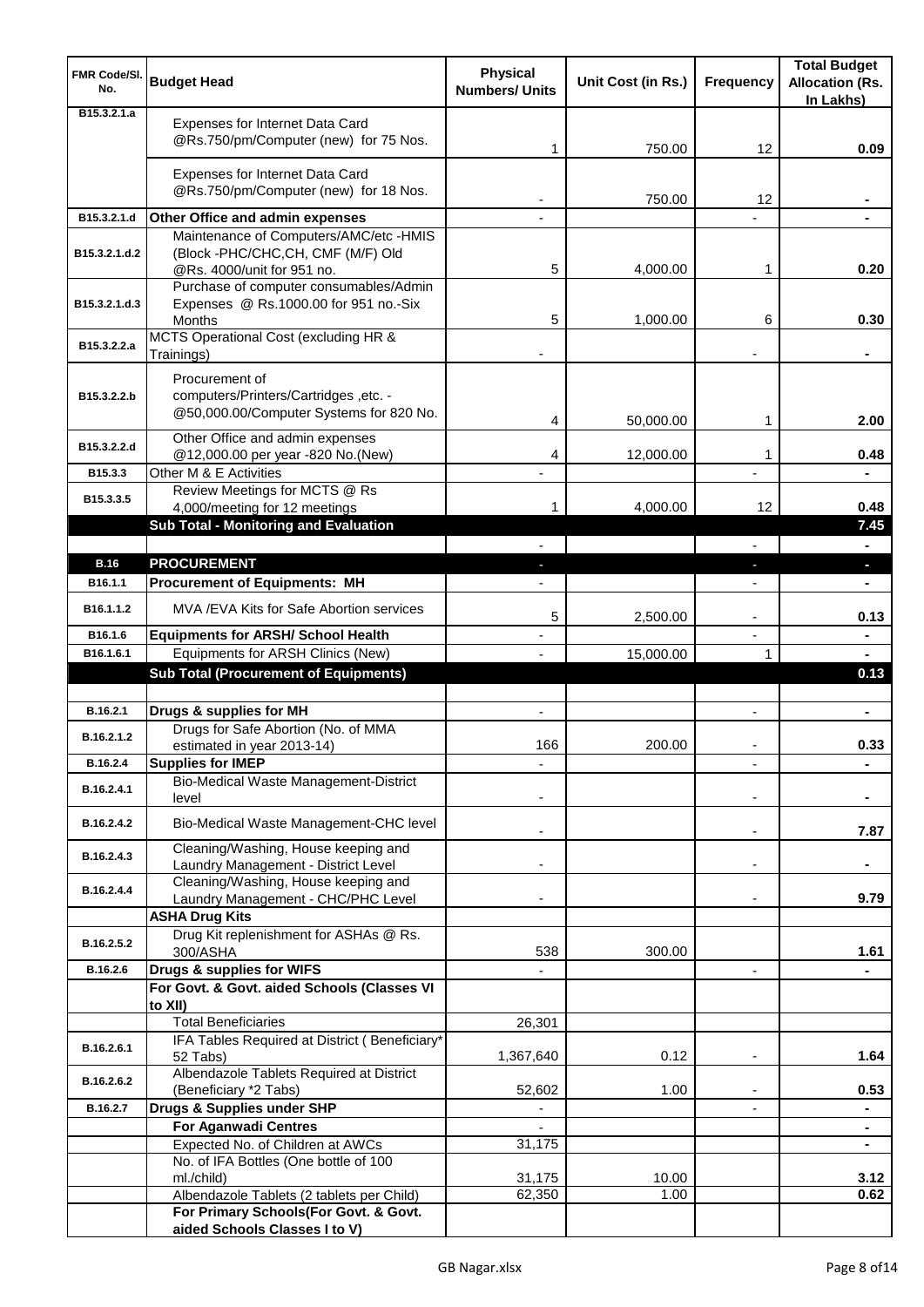| <b>FMR Code/SI.</b><br>No. | <b>Budget Head</b>                                                                                                | <b>Physical</b><br><b>Numbers/ Units</b> | Unit Cost (in Rs.)   | Frequency                | <b>Total Budget</b><br><b>Allocation (Rs.</b><br>In Lakhs) |
|----------------------------|-------------------------------------------------------------------------------------------------------------------|------------------------------------------|----------------------|--------------------------|------------------------------------------------------------|
|                            | Expected No. of Children in Schools                                                                               | 47,821                                   |                      |                          |                                                            |
|                            | No. of Tablets Required at District (52 Tabs./                                                                    |                                          |                      |                          |                                                            |
|                            | Beneficiary)<br>No. of Tablets Required at District (2 Tabs./                                                     | 2,486,701                                | 0.12                 |                          | 2.98                                                       |
|                            | Beneficiary)                                                                                                      | 95,642                                   | 1.00                 |                          | 0.96                                                       |
|                            | <b>Medicines for Teams</b>                                                                                        |                                          |                      |                          |                                                            |
|                            | No. of Blocks                                                                                                     | 4                                        |                      |                          |                                                            |
|                            | First Time Medicines For Teams (2 Teams                                                                           |                                          |                      |                          |                                                            |
|                            | in Each Block)                                                                                                    | 8                                        | 18,000.00            |                          | 1.44                                                       |
|                            | Sub Total (Procurement of Drugs & Supplies)                                                                       |                                          |                      |                          | 30.89                                                      |
|                            |                                                                                                                   |                                          |                      |                          |                                                            |
| <b>B.17</b>                | <b>Drugs Warehouses/Logistics Management</b>                                                                      |                                          |                      |                          |                                                            |
|                            | Honoraria of Staff at Regional Drug                                                                               |                                          |                      |                          |                                                            |
|                            | Warehouse                                                                                                         |                                          |                      |                          |                                                            |
|                            | Accountant                                                                                                        |                                          | 10,000.00            | 6                        |                                                            |
|                            | Computer Operator Cum Store Keeper                                                                                |                                          | 10,000.00            | 6                        | $\blacksquare$                                             |
|                            | Fork-Lift Operator cum Mechanic<br>Fourth class / Loader                                                          |                                          | 6,500.00             | 6                        | $\blacksquare$                                             |
| <b>B.17.1</b>              |                                                                                                                   | ä,                                       | 6,500.00             | 6                        | $\blacksquare$                                             |
|                            | Generator Operator cum Electrician                                                                                | ÷,                                       | 5,000.00             | 6                        |                                                            |
|                            | Sweeper<br><b>Armed Guards</b>                                                                                    | ÷,<br>÷,                                 | 3.500.00<br>6,335.00 | 6<br>6                   |                                                            |
|                            | <b>General Guards</b>                                                                                             | $\blacksquare$                           | 5,157.00             | 6                        |                                                            |
|                            | Gardener                                                                                                          | $\blacksquare$                           | 3,000.00             | 6                        |                                                            |
|                            | <b>Honoraria of Staff at District Drug</b>                                                                        |                                          |                      |                          |                                                            |
|                            | Warehouse                                                                                                         |                                          |                      |                          |                                                            |
|                            | Computer Operator Cum Store Keeper                                                                                |                                          | 10,000.00            | 6                        |                                                            |
| <b>B.17.3</b>              | Generator Operator Cum Mechanic/Electricia                                                                        |                                          | 5,000.00             | 6                        |                                                            |
|                            | Loader                                                                                                            |                                          | 5,000.00             | 6                        |                                                            |
|                            | Choukidar                                                                                                         |                                          | 5,000.00             | 6                        |                                                            |
|                            | Part-time Sweeper                                                                                                 |                                          | 2,500.00             | 6                        |                                                            |
| <b>B.17.4</b>              | Others                                                                                                            |                                          |                      | $\overline{a}$           |                                                            |
| B.17.4.1                   | Operational Cost for Regional Drug ware House                                                                     | ٠                                        |                      | $\overline{\phantom{a}}$ |                                                            |
|                            | <b>Electricity Charges</b>                                                                                        |                                          |                      |                          |                                                            |
|                            | <b>Telephone Charges</b>                                                                                          |                                          |                      |                          | $\blacksquare$                                             |
|                            | POL & Maintenance of DG Sets                                                                                      |                                          |                      |                          | $\blacksquare$                                             |
|                            | Stationary                                                                                                        |                                          |                      |                          | ۰                                                          |
|                            | Contingency<br><b>Sub Total-Drug Ware Houses</b>                                                                  |                                          |                      |                          | $\blacksquare$                                             |
|                            |                                                                                                                   |                                          |                      |                          | г                                                          |
|                            | <b>GRAND TOTAL- MISSION FLEXIPOOL</b>                                                                             |                                          |                      |                          | 136.56                                                     |
|                            |                                                                                                                   |                                          |                      |                          |                                                            |
| C                          | <b>IMMUNISATION</b>                                                                                               |                                          |                      | ٠                        | п                                                          |
| C.1                        | RI strengthening project (Review meeting,<br>Mobility support, Outreach services etc)                             |                                          |                      |                          |                                                            |
| C.1.a                      | Mobility Support for supervision for district<br>level officers @Rs 250000/- Year                                 | 1                                        | 250,000.00           | $\overline{\phantom{a}}$ | 2.50                                                       |
| C.1.b                      | Mobility support for supervision at State level                                                                   |                                          |                      | $\overline{\phantom{a}}$ | ٠                                                          |
| C.1.c                      | Printing and dissemination of Immunization<br>cards, tally sheets, monitoring forms etc.@<br>Rs 10 /- Beneficiary | 45,500                                   | 10.00                |                          | 4.55                                                       |
| C.1.d                      | Support for Quarterly State level review                                                                          |                                          |                      |                          |                                                            |
|                            | meetings of district officer                                                                                      |                                          |                      |                          |                                                            |
| C.1.e                      | Quarterly review meetings exclusive for RI at<br>district level with Block Mos, CDPO, and                         |                                          |                      |                          |                                                            |
|                            | other stake holders (@ Rs 100/- per<br>participant(5 participant / block)                                         | 80                                       | 100.00               |                          | 0.08                                                       |
|                            |                                                                                                                   |                                          |                      |                          |                                                            |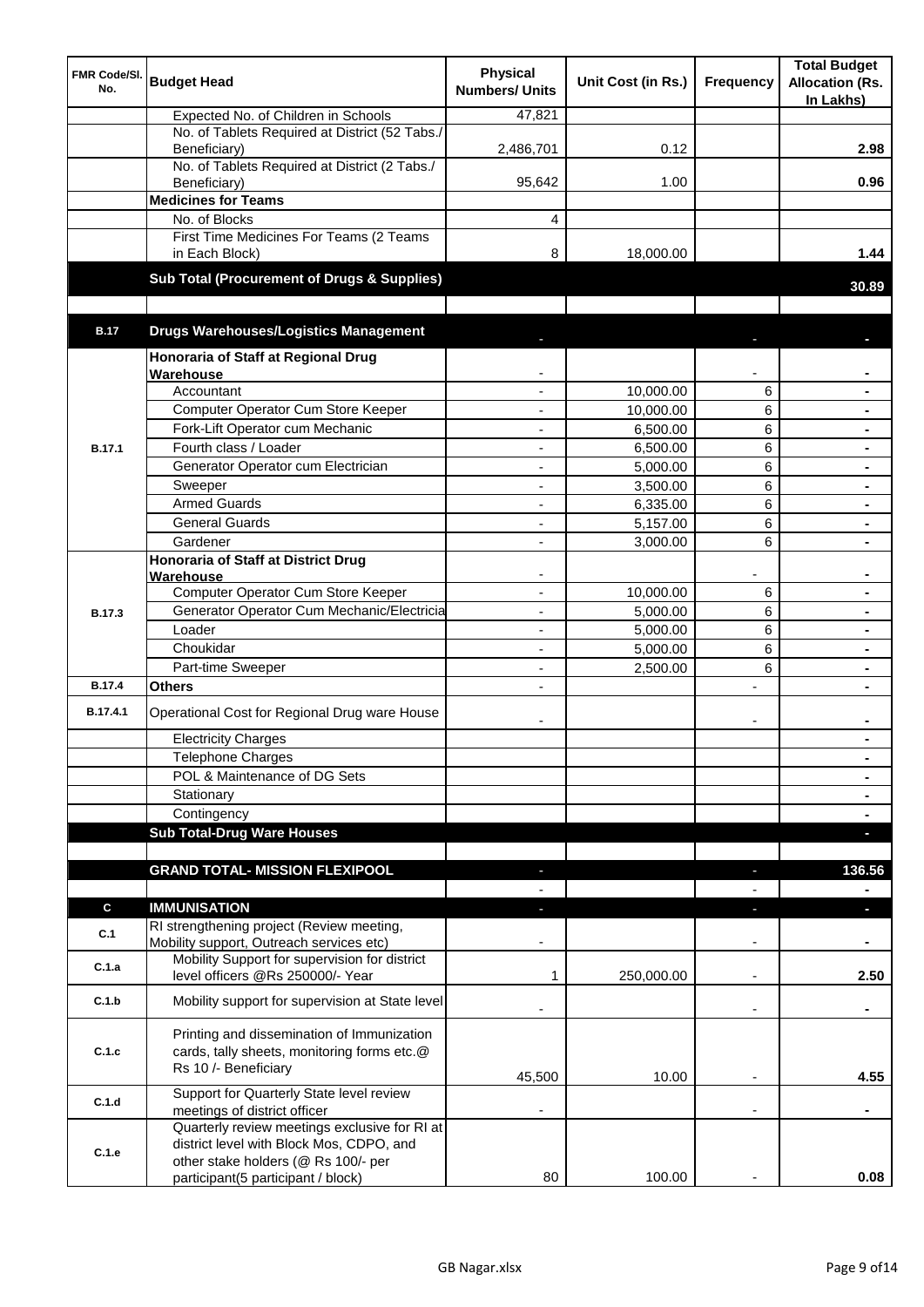| <b>FMR Code/SI.</b><br>No. | <b>Budget Head</b>                                                                                                                                                                                                          | <b>Physical</b><br><b>Numbers/ Units</b> | Unit Cost (in Rs.)   | Frequency                                  | <b>Total Budget</b><br><b>Allocation (Rs.</b><br>In Lakhs) |
|----------------------------|-----------------------------------------------------------------------------------------------------------------------------------------------------------------------------------------------------------------------------|------------------------------------------|----------------------|--------------------------------------------|------------------------------------------------------------|
| C.1.f                      | Quarterly review meetings exclusive for RI at<br>block level @Rs 50/- per person as<br>honorarium/Asha(For travel) & Rs 25 per<br>person at the disposal of MOIC for meeting<br>expenses (Refreshment, stationery and       |                                          |                      |                                            |                                                            |
|                            | mis.)<br>Focus on slum & underserved areas in<br>urban areas/alternative vaccinator for slums                                                                                                                               | 3,112                                    | 75.00                |                                            | 2.33                                                       |
| C.1.g                      | (Hiring of ANM @ 450/-per session for four<br>sessions/month/slum of 10000 population<br>and Rs.300/ month as contingency per slum<br>i.e.Rs.2100/-month/slum of 10000                                                      |                                          |                      |                                            |                                                            |
| C.1.h                      | population)<br>Mobilization of children through ASHA or                                                                                                                                                                     | 36                                       | 2,100.00             |                                            | 0.76                                                       |
| C.1.i                      | other mobilizers(@Rs 150/-per session)<br>Alternative vaccine delivery in hard to reach<br>areas(@Rs 150/-per session)                                                                                                      | 35,000<br>7,460                          | 150.00<br>150.00     | $\overline{\phantom{a}}$                   | 52.50<br>11.19                                             |
| C.1.j                      | Alternative Vaccine Delivery in other<br>areas(@Rs. 75/- per session)                                                                                                                                                       | 6,290                                    | 75.00                | $\overline{\phantom{a}}$                   | 4.72                                                       |
| C.1.k                      | To develop micro plan at sub-centre level(@<br>Rs 100/- per sub centre)                                                                                                                                                     | 124                                      | 100.00               |                                            | 0.12                                                       |
| C.1.1                      | For consolidation of micro plans at block<br>level (@ Rs 1000/-per block per PHC and<br>Rs 2000/- per district)                                                                                                             | 4                                        | 1,000.00             |                                            | 0.04                                                       |
| C.1.m                      | POL for vaccine delivery from State to<br>district and from district to PHC/CHCs(@ Rs                                                                                                                                       | 1                                        |                      |                                            | 1.50                                                       |
| C.1.n                      | 150000/- per district per year)<br>Consumables for computer including<br>provision for internet access for RIMS (@ Rs                                                                                                       |                                          | 150,000.00           | $\overline{\phantom{a}}$                   |                                                            |
| C.1.o                      | 400/- per month per district)<br>Red/Black plastic bags etc.(@ Rs 3 per bag                                                                                                                                                 | 1                                        | 400.00               | 12                                         | 0.05                                                       |
| C.1.p                      | and 2 bags per session)<br>Hub Cutter/Bleach/Hypochlorite solution/<br>Twin buckets(@ Rs 1200/- per PHC/CHC                                                                                                                 | 35,000                                   | 3.00                 | 2                                          | 2.10                                                       |
| C.1.q                      | per year)<br>Safety Pits(@ Rs 5250/- per pit)                                                                                                                                                                               | 8<br>4                                   | 1,200.00<br>5,250.00 | $\overline{\phantom{a}}$<br>$\blacksquare$ | 0.10<br>0.21                                               |
|                            | Other Specific requirement                                                                                                                                                                                                  |                                          |                      | $\blacksquare$                             |                                                            |
|                            | Fund for annual maintenance operation of<br>WIC/WIF at division level @ Rs.40000/unit<br>of WIC/WIF                                                                                                                         |                                          | 40,000.00            |                                            |                                                            |
| C.1.r                      | POL for generators and operational<br>expenses at divisional vaccine storage point<br>@ Rs 2.00 Lakhs/ year/division vaccine                                                                                                |                                          |                      |                                            |                                                            |
|                            | store points<br>Electricity bill for WIC/WIF AT state and<br>divisional level @ Rs 1.50Lakhs/year                                                                                                                           |                                          | 200,000.00           |                                            |                                                            |
|                            | /division store points                                                                                                                                                                                                      |                                          | 150,000.00           |                                            |                                                            |
|                            | <b>AEFI Kits</b>                                                                                                                                                                                                            | 31                                       | 200.00               |                                            | 0.06                                                       |
| C.2                        | <b>Salary of Contractual Staffs</b>                                                                                                                                                                                         |                                          |                      |                                            |                                                            |
| C.2.2                      | Computer Assistants at District level                                                                                                                                                                                       | 1                                        | 10,000.00            | 6                                          | 0.60                                                       |
| C.3                        | <b>Training under Immunisation</b><br>District level Orientation training including                                                                                                                                         |                                          |                      |                                            |                                                            |
| C.3.1                      | Hep B, Measles, AEFI & JE(wherever<br>required) for 2 days ANM, Multi Purpose<br>Health Worker (Male), LHV, Health Assistant<br>(Male/Female), Nurse Midwives, BEEs &<br>other staff (as per RCH norms) @ Rs<br>46200/batch |                                          | 46,200.00            |                                            |                                                            |
| C.3.2                      | Three day training including Hep B, Measles<br>& JE(wherever required) of Medical Officers<br>of RI using revised MO training module) @<br>Rs 65600/ batch                                                                  |                                          | 65,600.00            |                                            |                                                            |
| C.3.4                      | Two days cold chain handlers training for<br>block level cold chain handlers by State and<br>district cold chain officers @ Rs 26600/batch                                                                                  |                                          | 26,600.00            |                                            | 0.27                                                       |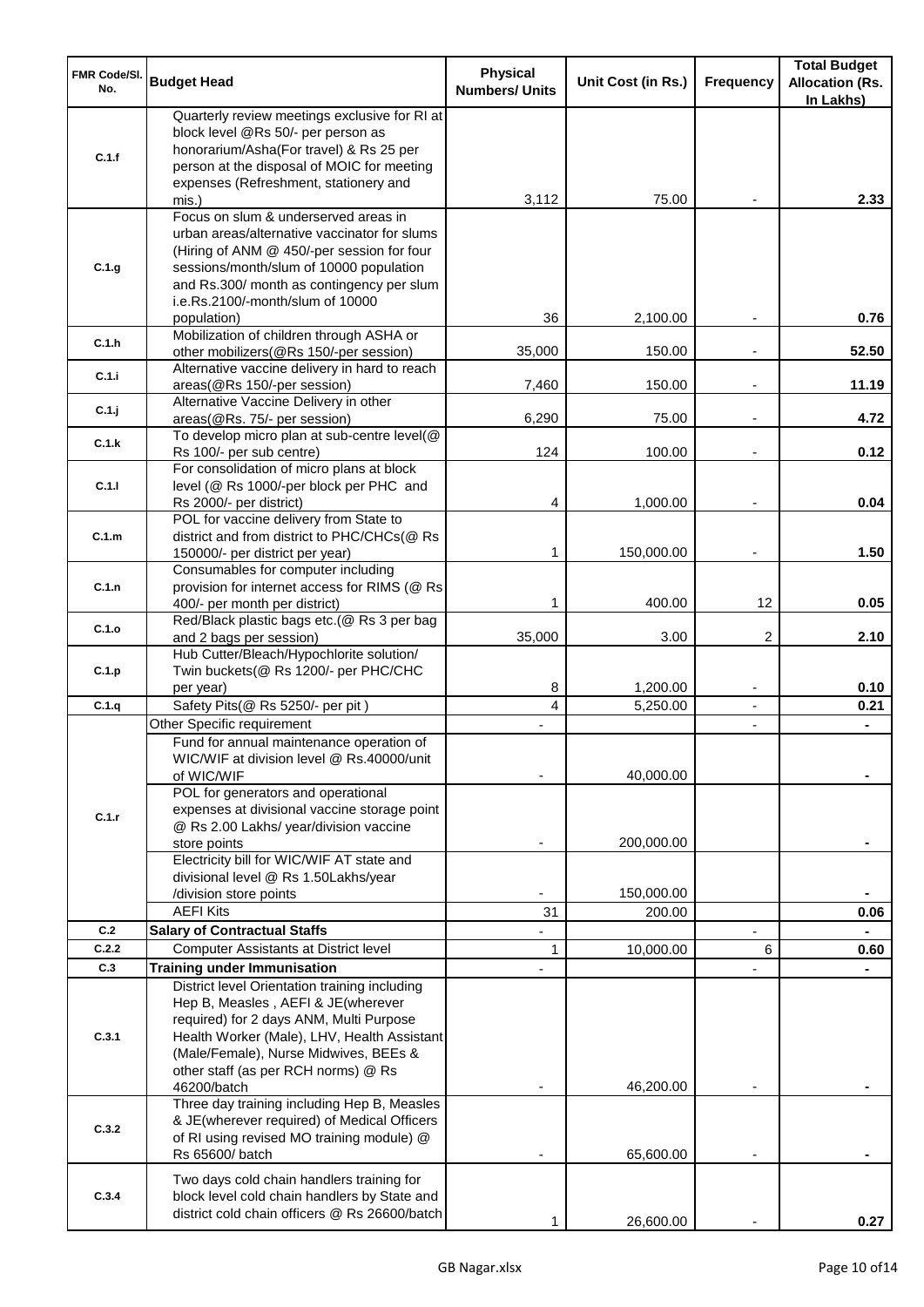| <b>FMR Code/SI.</b><br>No. | <b>Budget Head</b>                                                                                                                   | <b>Physical</b><br><b>Numbers/ Units</b> | Unit Cost (in Rs.) | Frequency | <b>Total Budget</b><br><b>Allocation (Rs.</b><br>In Lakhs) |
|----------------------------|--------------------------------------------------------------------------------------------------------------------------------------|------------------------------------------|--------------------|-----------|------------------------------------------------------------|
| C.3.5                      | One day training of block level data handlers<br>by DIOs and District cold chain officer to                                          |                                          |                    |           |                                                            |
|                            | train about the reporting formats of<br>immunization @ Rs 300/ person                                                                | 8                                        | 300.00             | ٠         | 0.02                                                       |
| C.3.6                      | Intensified immunization training of front line<br>workers @ Rs 86660/batch                                                          | 7                                        | 86,660.00          |           | 6.07                                                       |
| C.4                        | <b>Cold Chain Maintenance</b>                                                                                                        |                                          |                    |           |                                                            |
|                            | Cold chain maintenance at PHC/CHC Level<br>(@Rs. 750/PHC/CHC per year)                                                               | $\overline{7}$                           | 750.00             |           | 0.05                                                       |
|                            | Cold chain maintenance at District Level<br>(@Rs. 15000/year)                                                                        | 1                                        | 15,000.00          |           | 0.15                                                       |
| C.5                        | Asha Incentives- for full immunization @<br>RS.100 per child for full immunization in first<br>year and Rs.50 per child for ensuring |                                          |                    |           |                                                            |
|                            | complete immunization up to 2nd year of<br>age.(94.22% of the fund)                                                                  | 67,364                                   | 150.00             |           | 95.21                                                      |
|                            | <b>TOTOAL - ROUTINE IMMUNIZATION</b>                                                                                                 |                                          |                    |           | 185.17                                                     |
|                            |                                                                                                                                      |                                          |                    |           |                                                            |
| D                          | <b>National Disease Control Programmes</b>                                                                                           |                                          |                    |           |                                                            |
|                            |                                                                                                                                      |                                          |                    |           |                                                            |
| E                          | <b>Integrated Disease Surveillance Project</b><br>(IDSP)                                                                             |                                          |                    |           |                                                            |
| E.1                        | Operational Costs (Rs. 25000/0 per Month)<br>including 10 Medical Colleges                                                           |                                          |                    |           | 3.00                                                       |
| E.2                        | Remuneration for Contractual Human Resource                                                                                          |                                          |                    |           |                                                            |
| E.2.1                      | Epidemiologist (Rs. 27500-44000)                                                                                                     |                                          |                    |           | 3.96                                                       |
| E.2.2                      | Microbiologist (Rs. 27500-44000)                                                                                                     |                                          |                    |           |                                                            |
| E.3.2                      | Data Manager (Rs. 18000 per Mth)                                                                                                     |                                          |                    |           | 1.62                                                       |
| E.3.3                      | Data Entry Operator (Rs. 11000/mth)                                                                                                  |                                          |                    |           | 0.99                                                       |
|                            | <b>Training</b>                                                                                                                      |                                          |                    |           |                                                            |
| E.8                        | Medical Officers (3 days) @ Rs 50000 /<br>Batch, for one batch                                                                       |                                          |                    |           | $\blacksquare$                                             |
|                            | Hospital Pharmacists/Nurses Training (1<br>day) @ Rs.38000 / Batch for 1 batch                                                       |                                          |                    |           |                                                            |
|                            | One Day Training of Medical College Doctors                                                                                          |                                          |                    |           |                                                            |
| E.8                        | Costs on account of Newly Formed Districts                                                                                           |                                          |                    |           |                                                            |
|                            | <b>TOTAL-IDSP</b>                                                                                                                    |                                          |                    |           | 9.57                                                       |
| F                          | <b>National Vector Borne Disease Control</b><br><b>Programme (NVBDCP)</b>                                                            |                                          |                    |           |                                                            |
| F.1.1                      | <b>Malaria</b>                                                                                                                       |                                          |                    |           | $\overline{\phantom{a}}$                                   |
| F.1.1.b                    | <b>ASHA Incentives</b>                                                                                                               |                                          |                    |           | 1.25                                                       |
| F.1.1.d                    | Monitoring, Evaluation & Supervision &<br>Epidemic preparedness including mobility                                                   |                                          |                    |           | 1.50                                                       |
| F.1.1.e                    | <b>IEC/BCC</b>                                                                                                                       |                                          |                    |           | 0.42                                                       |
| F.1.1.g                    | Training/Capacity Building                                                                                                           |                                          |                    |           | 0.25                                                       |
|                            | <b>Sub Total - Malaria</b>                                                                                                           |                                          |                    |           | 3.42                                                       |
| F.1.2                      | Dengue & Chikungunya                                                                                                                 |                                          |                    |           |                                                            |
| F.1.2.a(iⅈ)                | Strengthening Surveillance for Apex Referral<br>Lab & Sentinel Surveillance Hospital                                                 |                                          |                    |           | 1.00                                                       |
| F.1.2.c                    | Monitoring/Supervision and Rapid Response                                                                                            |                                          |                    |           | 0.75                                                       |
| F.1.2.d                    | <b>Epidemic Preparedness</b>                                                                                                         |                                          |                    |           | 0.20                                                       |
| F.1.2.e                    | Case Management<br>Vector Control And Environmental                                                                                  |                                          |                    |           | 0.50                                                       |
| F.1.2.f                    | Management                                                                                                                           |                                          |                    |           | 15.00                                                      |
| F.1.2.g                    | IEC/ BCC for Social Mobilization                                                                                                     |                                          |                    |           | 0.40                                                       |
| F.1.2.i                    | Training/ Workshop                                                                                                                   |                                          |                    |           | 0.40                                                       |
|                            | Sub Total - Dengue & Chikungunya                                                                                                     |                                          |                    |           | 18.25                                                      |
| F.1.3                      | <b>AES/JE</b>                                                                                                                        |                                          |                    |           |                                                            |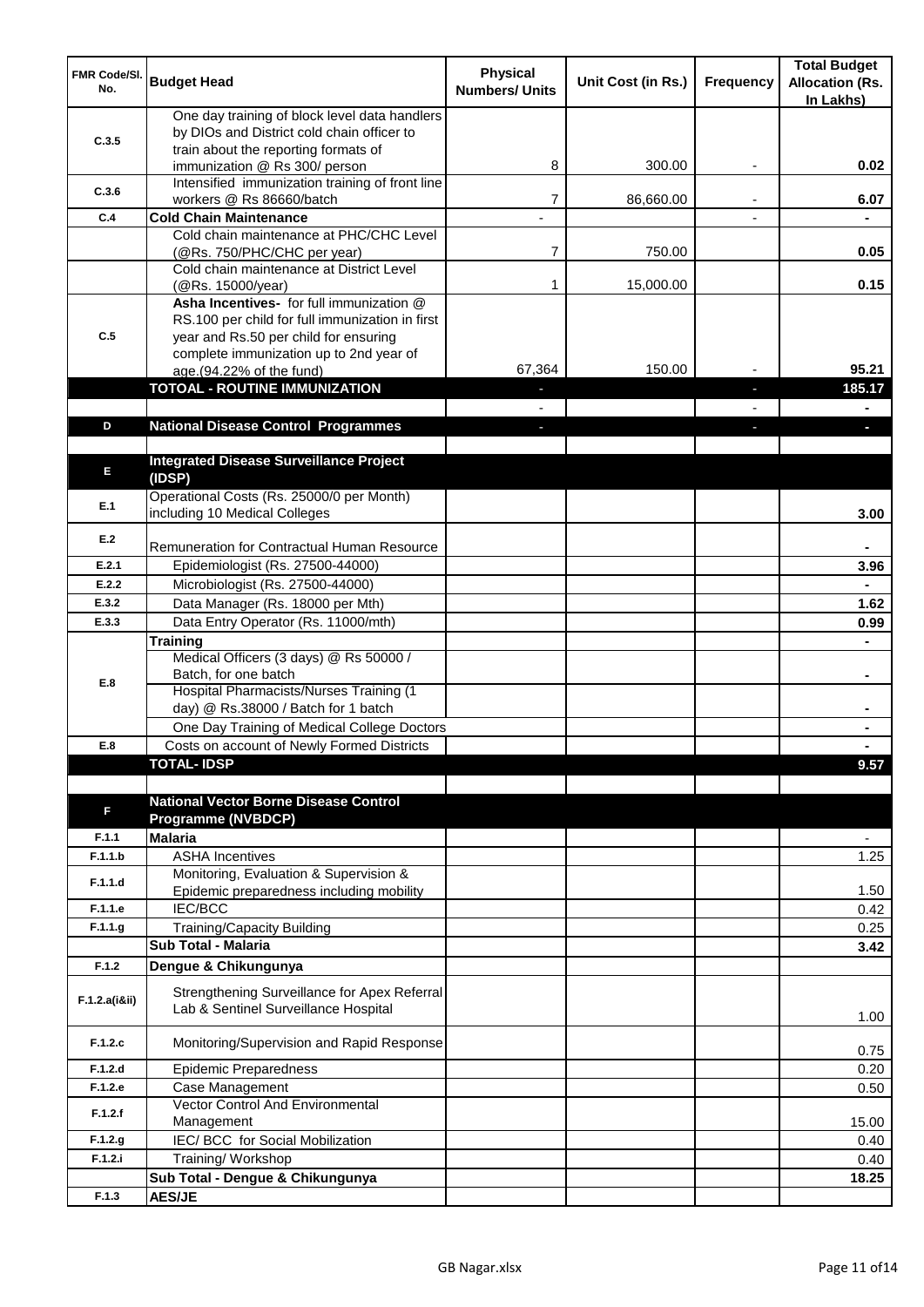| <b>FMR Code/SI.</b><br>No. | <b>Budget Head</b>                                                                                                                                                                                                                                                    | <b>Physical</b><br><b>Numbers/ Units</b> | Unit Cost (in Rs.) | <b>Frequency</b> | <b>Total Budget</b><br><b>Allocation (Rs.</b><br>In Lakhs) |
|----------------------------|-----------------------------------------------------------------------------------------------------------------------------------------------------------------------------------------------------------------------------------------------------------------------|------------------------------------------|--------------------|------------------|------------------------------------------------------------|
| F.1.3.a                    | Strengthening of Sentinel sites which will<br>include Diagnostics and Case Management,<br>supply of kits by Gol                                                                                                                                                       |                                          |                    |                  |                                                            |
| F.1.3.b                    | IEC / BCC Activities & printing material<br>pertaining to JE / AES                                                                                                                                                                                                    |                                          |                    |                  |                                                            |
| F.1.3.c                    | Capacity Building in case management of<br>Medical Officer and paramedical from                                                                                                                                                                                       |                                          |                    |                  |                                                            |
| F.1.3.d                    | PHC/CHC at district level.<br>Monitoring and supervision                                                                                                                                                                                                              |                                          |                    |                  |                                                            |
|                            | Procurement of Insecticides (Technical                                                                                                                                                                                                                                |                                          |                    |                  |                                                            |
| F.1.3.e                    | Malathion)<br>Thermal Fog Machine (Small) @ 0.85                                                                                                                                                                                                                      |                                          |                    |                  |                                                            |
| F.1.3.f                    | lac/machine                                                                                                                                                                                                                                                           |                                          |                    |                  |                                                            |
| F.1.3.g                    | Operational cost for Malathion fogging (As<br>per Availability of 3 MT Technical Malathion<br>per district)                                                                                                                                                           |                                          |                    |                  |                                                            |
| $F.1.3.$ j                 | Paediatric ICU Establishment and HR &<br>operational cost for Paediatric ICU in<br><b>Endemic Districts</b>                                                                                                                                                           |                                          |                    |                  |                                                            |
| F.1.3.k                    | ASHA Insentivization for sensitizing                                                                                                                                                                                                                                  |                                          |                    |                  |                                                            |
|                            | community<br>Sub Total - AES/JE                                                                                                                                                                                                                                       |                                          |                    |                  |                                                            |
| F.1.4                      | <b>Lymphatic Filariasis</b>                                                                                                                                                                                                                                           |                                          |                    |                  |                                                            |
| F.1.4.a                    | State Task Force, STAC Meeting, printing<br>forms & register/ Mobility support, district<br>coordination meeting, sensitization of media<br>etc., Morbidity management, monitoring &<br>supervision and mobility support for Rapid<br>response including Line listing |                                          |                    |                  |                                                            |
| F.1.4.b                    | Micro Filaria Survey                                                                                                                                                                                                                                                  |                                          |                    |                  |                                                            |
| F.1.4.c                    | Post MDA Assessment by medical colleges<br>(Govt,& Private)/ ICMR institutions                                                                                                                                                                                        |                                          |                    |                  |                                                            |
| F.1.4.d                    | Training / Sensitization of district level<br>officers on ELF & Drug Distributors /<br>Peripheral health workers                                                                                                                                                      |                                          |                    |                  |                                                            |
| F.1.4.e                    | Specific IEC/ BCC at State, districts, PHC,<br>Sub Centre & village lable VHSC/GKs                                                                                                                                                                                    |                                          |                    |                  |                                                            |
| F.1.4.f                    | Honorarium for Drug Distributors including<br>ASHA & Supervisors involve in MDA                                                                                                                                                                                       |                                          |                    |                  | ٠                                                          |
| F.1.4.h.ii                 | M.F.Survey in Non Endemic districts                                                                                                                                                                                                                                   |                                          |                    |                  | 0.70                                                       |
|                            | Sub Total - Lymphatic Filariasis                                                                                                                                                                                                                                      |                                          |                    |                  | 0.70                                                       |
| F.1.5<br>F.1.5             | Kalazar<br>Case Search/ Camp Approach                                                                                                                                                                                                                                 |                                          |                    |                  | $\overline{\phantom{a}}$                                   |
| F.1.5.a                    | Spray Pumps & Accessories                                                                                                                                                                                                                                             |                                          |                    |                  | $\blacksquare$                                             |
| F.1.5.b                    | Operational Cost for Spray including Spray<br>Wages & Pending liability of spray wages                                                                                                                                                                                |                                          |                    |                  |                                                            |
| F.1.5.c                    | Mobility / P.O.L./ Supervision                                                                                                                                                                                                                                        |                                          |                    |                  |                                                            |
| F.1.5.d                    | Monitoring & Evaluation                                                                                                                                                                                                                                               |                                          |                    |                  |                                                            |
| F.1.5.e / F.1.5.f          | Training for Spraying /IEC/<br>BCC/Advocacy/Incentive to ASHA/Loss of<br>Wages                                                                                                                                                                                        |                                          |                    |                  |                                                            |
|                            | Sub Total - Kalazar                                                                                                                                                                                                                                                   |                                          |                    |                  | $\blacksquare$                                             |
|                            | <b>Cash grant for Decentralized commodities</b><br>for Malaria + Filaria F.6                                                                                                                                                                                          |                                          |                    |                  |                                                            |
| F.6(a,b,c,k)               | Drugs (Chloroquine, Primaquine 2.5/7.5mg)<br>and ACT                                                                                                                                                                                                                  |                                          |                    |                  | 0.25                                                       |
| F.6.f                      | D.E.C.                                                                                                                                                                                                                                                                |                                          |                    |                  |                                                            |
| F.6.h                      | NS 1 antigen Kit<br>Dengue<br>Larvicidal (Temephos, Bti(AS)/Bti (wp)(for                                                                                                                                                                                              |                                          |                    |                  | 0.50                                                       |
| F.6.i                      | polluted and non polluted water)                                                                                                                                                                                                                                      |                                          |                    |                  | 0.40                                                       |
|                            | <b>Sub Total- Dec.Commodities</b>                                                                                                                                                                                                                                     |                                          |                    |                  | 1.15                                                       |
|                            | <b>TOTAL-NVBDCP</b>                                                                                                                                                                                                                                                   |                                          |                    |                  | 23.52                                                      |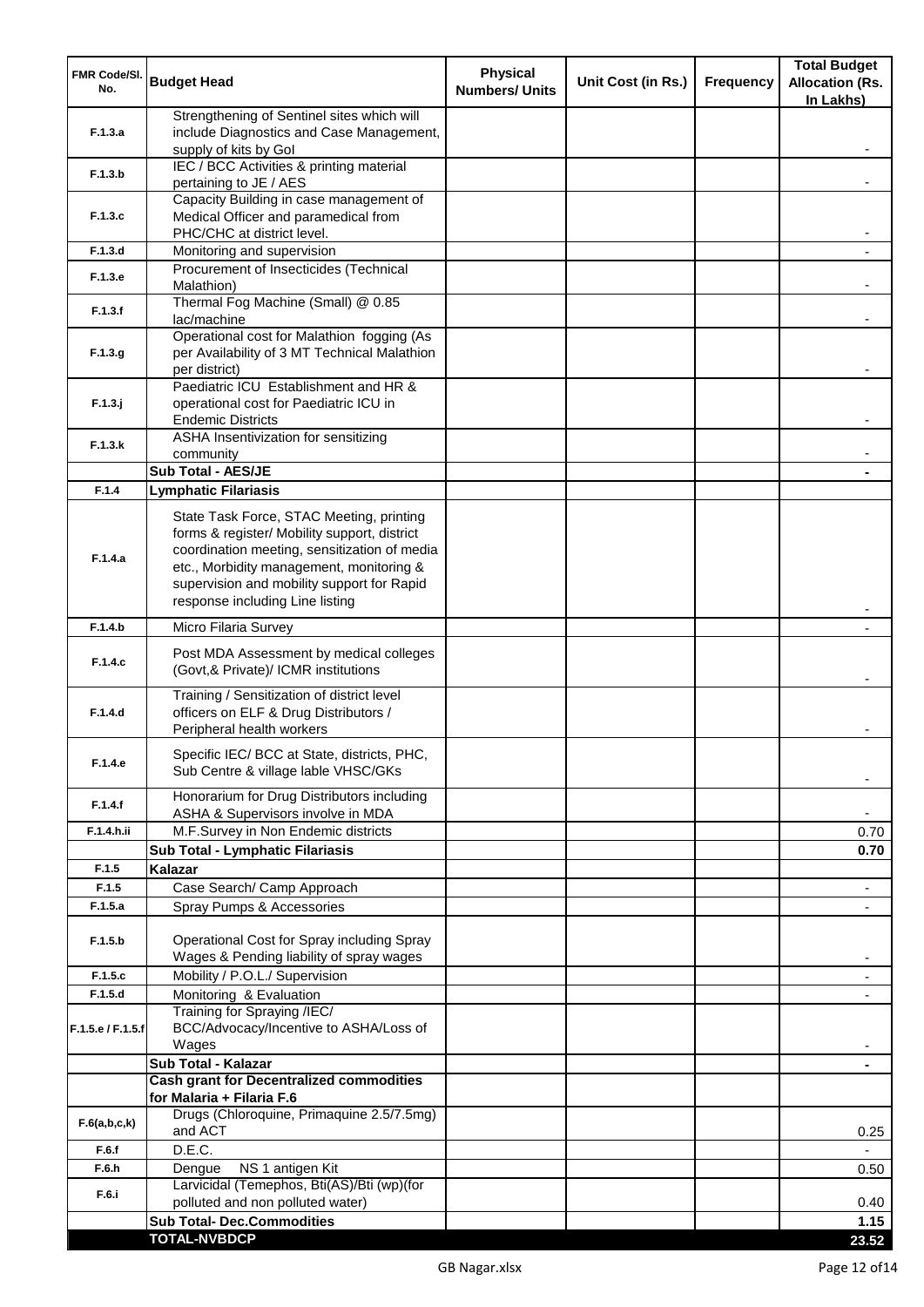| <b>National Leprosy Eradication</b><br>G<br>Programme(NLEP)<br><b>Case Detection and Management</b><br>G.1<br>Specific Plan for high endemic blocks of low<br>endemic districts<br>G.1.1<br>No. of High endemic blocks in Low endemic<br>Districts (ANCDR more than 10)<br>House to House Visit by Search team<br>Confrmaton of suspect<br>Intensive IEC Activity<br><b>Services in Urban services</b><br>G.1.2<br>Urban Project 2 Mega cities, 2 medium City<br>2, 8 Medium City 1, 40 Townships<br>1.14<br><b>ASHA involvement</b><br>G.1.3<br><b>ASHA Sensitization</b><br>0.078<br><b>ASHA Incentive for Services</b><br>0.100<br>G.1.4<br><b>Materials &amp; Supplies</b><br>Supportive Drugs & Dressing materials<br>0.40<br>Laboratory reagents and equipments<br>scalpels etc.<br>0.08<br>Printing works<br>0.12<br><b>NGO Services</b><br>G.1.5<br>$\blacksquare$<br><b>DPMR</b><br>G.2<br>$\blacksquare$<br>MCR Protective Footwear (12500 pairs)<br>0.50<br>Aids Appliances, Self Care Kit items etc.<br>0.17<br>Welfare allowance for RCS patients @ Rs<br>8000<br>Reimbursement to institutions for RCS<br>Screening cum Self Care Camp<br>0.10<br><b>IEC</b><br>G.3<br>Mass Media (TV, Radio, Press etc.)<br>0.39<br>Outdoor Media (Posters, Banners, Kiosk,<br>Hoardings, Display boards, Miking etc.)<br>0.23<br>Rural Media (Folk shows etc.)<br>0.25<br>0.05<br>Advocacy meeting<br><b>Human Resource</b><br>G.4<br>District Leprosy Consultant in high endemic<br>districts<br>$\blacksquare$<br>Physiotherapist in high endemic districts<br>$\blacksquare$<br>PMW @ Rs 16000 per month<br>1.44<br>Programme management<br>G.5<br>$\blacksquare$<br>For Contractual Staff<br>Rent, Telephone, Electricity, P&T charges,<br>Miscellaneous<br>0.35<br>DLO Office Consumables eg.Stationery<br>Items, Pendrive, CD etc.<br>0.30<br>Mobility Support- Vehicle hiring, POL and<br>Maintenance for District Nucleus Team<br>one tenth)<br>0.15<br><b>Others</b><br>G.6<br>Travel expense for regular staff for specific<br>programme/ training needs / awards etc.<br>0.065<br><b>TOTAL - NLEP</b><br>5.91<br><b>Revised National Tuberculosis Control</b><br>П<br><b>Programme (RNTCP)</b><br><b>Civil Works</b><br>1.1<br>1.67<br>1.2<br><b>Laboratory Materials</b><br>4.83 | FMR Code/SI.<br>No. | <b>Budget Head</b> | <b>Physical</b><br><b>Numbers/ Units</b> | Unit Cost (in Rs.) | <b>Frequency</b> | <b>Total Budget</b><br><b>Allocation (Rs.</b><br>In Lakhs) |
|----------------------------------------------------------------------------------------------------------------------------------------------------------------------------------------------------------------------------------------------------------------------------------------------------------------------------------------------------------------------------------------------------------------------------------------------------------------------------------------------------------------------------------------------------------------------------------------------------------------------------------------------------------------------------------------------------------------------------------------------------------------------------------------------------------------------------------------------------------------------------------------------------------------------------------------------------------------------------------------------------------------------------------------------------------------------------------------------------------------------------------------------------------------------------------------------------------------------------------------------------------------------------------------------------------------------------------------------------------------------------------------------------------------------------------------------------------------------------------------------------------------------------------------------------------------------------------------------------------------------------------------------------------------------------------------------------------------------------------------------------------------------------------------------------------------------------------------------------------------------------------------------------------------------------------------------------------------------------------------------------------------------------------------------------------------------------------------------------------------------------------------------------------------------------------------------------------------------------------------------------------------------------------------------|---------------------|--------------------|------------------------------------------|--------------------|------------------|------------------------------------------------------------|
|                                                                                                                                                                                                                                                                                                                                                                                                                                                                                                                                                                                                                                                                                                                                                                                                                                                                                                                                                                                                                                                                                                                                                                                                                                                                                                                                                                                                                                                                                                                                                                                                                                                                                                                                                                                                                                                                                                                                                                                                                                                                                                                                                                                                                                                                                              |                     |                    |                                          |                    |                  |                                                            |
|                                                                                                                                                                                                                                                                                                                                                                                                                                                                                                                                                                                                                                                                                                                                                                                                                                                                                                                                                                                                                                                                                                                                                                                                                                                                                                                                                                                                                                                                                                                                                                                                                                                                                                                                                                                                                                                                                                                                                                                                                                                                                                                                                                                                                                                                                              |                     |                    |                                          |                    |                  |                                                            |
|                                                                                                                                                                                                                                                                                                                                                                                                                                                                                                                                                                                                                                                                                                                                                                                                                                                                                                                                                                                                                                                                                                                                                                                                                                                                                                                                                                                                                                                                                                                                                                                                                                                                                                                                                                                                                                                                                                                                                                                                                                                                                                                                                                                                                                                                                              |                     |                    |                                          |                    |                  |                                                            |
|                                                                                                                                                                                                                                                                                                                                                                                                                                                                                                                                                                                                                                                                                                                                                                                                                                                                                                                                                                                                                                                                                                                                                                                                                                                                                                                                                                                                                                                                                                                                                                                                                                                                                                                                                                                                                                                                                                                                                                                                                                                                                                                                                                                                                                                                                              |                     |                    |                                          |                    |                  |                                                            |
|                                                                                                                                                                                                                                                                                                                                                                                                                                                                                                                                                                                                                                                                                                                                                                                                                                                                                                                                                                                                                                                                                                                                                                                                                                                                                                                                                                                                                                                                                                                                                                                                                                                                                                                                                                                                                                                                                                                                                                                                                                                                                                                                                                                                                                                                                              |                     |                    |                                          |                    |                  |                                                            |
|                                                                                                                                                                                                                                                                                                                                                                                                                                                                                                                                                                                                                                                                                                                                                                                                                                                                                                                                                                                                                                                                                                                                                                                                                                                                                                                                                                                                                                                                                                                                                                                                                                                                                                                                                                                                                                                                                                                                                                                                                                                                                                                                                                                                                                                                                              |                     |                    |                                          |                    |                  |                                                            |
|                                                                                                                                                                                                                                                                                                                                                                                                                                                                                                                                                                                                                                                                                                                                                                                                                                                                                                                                                                                                                                                                                                                                                                                                                                                                                                                                                                                                                                                                                                                                                                                                                                                                                                                                                                                                                                                                                                                                                                                                                                                                                                                                                                                                                                                                                              |                     |                    |                                          |                    |                  |                                                            |
|                                                                                                                                                                                                                                                                                                                                                                                                                                                                                                                                                                                                                                                                                                                                                                                                                                                                                                                                                                                                                                                                                                                                                                                                                                                                                                                                                                                                                                                                                                                                                                                                                                                                                                                                                                                                                                                                                                                                                                                                                                                                                                                                                                                                                                                                                              |                     |                    |                                          |                    |                  |                                                            |
|                                                                                                                                                                                                                                                                                                                                                                                                                                                                                                                                                                                                                                                                                                                                                                                                                                                                                                                                                                                                                                                                                                                                                                                                                                                                                                                                                                                                                                                                                                                                                                                                                                                                                                                                                                                                                                                                                                                                                                                                                                                                                                                                                                                                                                                                                              |                     |                    |                                          |                    |                  |                                                            |
|                                                                                                                                                                                                                                                                                                                                                                                                                                                                                                                                                                                                                                                                                                                                                                                                                                                                                                                                                                                                                                                                                                                                                                                                                                                                                                                                                                                                                                                                                                                                                                                                                                                                                                                                                                                                                                                                                                                                                                                                                                                                                                                                                                                                                                                                                              |                     |                    |                                          |                    |                  |                                                            |
|                                                                                                                                                                                                                                                                                                                                                                                                                                                                                                                                                                                                                                                                                                                                                                                                                                                                                                                                                                                                                                                                                                                                                                                                                                                                                                                                                                                                                                                                                                                                                                                                                                                                                                                                                                                                                                                                                                                                                                                                                                                                                                                                                                                                                                                                                              |                     |                    |                                          |                    |                  |                                                            |
|                                                                                                                                                                                                                                                                                                                                                                                                                                                                                                                                                                                                                                                                                                                                                                                                                                                                                                                                                                                                                                                                                                                                                                                                                                                                                                                                                                                                                                                                                                                                                                                                                                                                                                                                                                                                                                                                                                                                                                                                                                                                                                                                                                                                                                                                                              |                     |                    |                                          |                    |                  |                                                            |
|                                                                                                                                                                                                                                                                                                                                                                                                                                                                                                                                                                                                                                                                                                                                                                                                                                                                                                                                                                                                                                                                                                                                                                                                                                                                                                                                                                                                                                                                                                                                                                                                                                                                                                                                                                                                                                                                                                                                                                                                                                                                                                                                                                                                                                                                                              |                     |                    |                                          |                    |                  |                                                            |
|                                                                                                                                                                                                                                                                                                                                                                                                                                                                                                                                                                                                                                                                                                                                                                                                                                                                                                                                                                                                                                                                                                                                                                                                                                                                                                                                                                                                                                                                                                                                                                                                                                                                                                                                                                                                                                                                                                                                                                                                                                                                                                                                                                                                                                                                                              |                     |                    |                                          |                    |                  |                                                            |
|                                                                                                                                                                                                                                                                                                                                                                                                                                                                                                                                                                                                                                                                                                                                                                                                                                                                                                                                                                                                                                                                                                                                                                                                                                                                                                                                                                                                                                                                                                                                                                                                                                                                                                                                                                                                                                                                                                                                                                                                                                                                                                                                                                                                                                                                                              |                     |                    |                                          |                    |                  |                                                            |
|                                                                                                                                                                                                                                                                                                                                                                                                                                                                                                                                                                                                                                                                                                                                                                                                                                                                                                                                                                                                                                                                                                                                                                                                                                                                                                                                                                                                                                                                                                                                                                                                                                                                                                                                                                                                                                                                                                                                                                                                                                                                                                                                                                                                                                                                                              |                     |                    |                                          |                    |                  |                                                            |
|                                                                                                                                                                                                                                                                                                                                                                                                                                                                                                                                                                                                                                                                                                                                                                                                                                                                                                                                                                                                                                                                                                                                                                                                                                                                                                                                                                                                                                                                                                                                                                                                                                                                                                                                                                                                                                                                                                                                                                                                                                                                                                                                                                                                                                                                                              |                     |                    |                                          |                    |                  |                                                            |
|                                                                                                                                                                                                                                                                                                                                                                                                                                                                                                                                                                                                                                                                                                                                                                                                                                                                                                                                                                                                                                                                                                                                                                                                                                                                                                                                                                                                                                                                                                                                                                                                                                                                                                                                                                                                                                                                                                                                                                                                                                                                                                                                                                                                                                                                                              |                     |                    |                                          |                    |                  |                                                            |
|                                                                                                                                                                                                                                                                                                                                                                                                                                                                                                                                                                                                                                                                                                                                                                                                                                                                                                                                                                                                                                                                                                                                                                                                                                                                                                                                                                                                                                                                                                                                                                                                                                                                                                                                                                                                                                                                                                                                                                                                                                                                                                                                                                                                                                                                                              |                     |                    |                                          |                    |                  |                                                            |
|                                                                                                                                                                                                                                                                                                                                                                                                                                                                                                                                                                                                                                                                                                                                                                                                                                                                                                                                                                                                                                                                                                                                                                                                                                                                                                                                                                                                                                                                                                                                                                                                                                                                                                                                                                                                                                                                                                                                                                                                                                                                                                                                                                                                                                                                                              |                     |                    |                                          |                    |                  |                                                            |
|                                                                                                                                                                                                                                                                                                                                                                                                                                                                                                                                                                                                                                                                                                                                                                                                                                                                                                                                                                                                                                                                                                                                                                                                                                                                                                                                                                                                                                                                                                                                                                                                                                                                                                                                                                                                                                                                                                                                                                                                                                                                                                                                                                                                                                                                                              |                     |                    |                                          |                    |                  |                                                            |
|                                                                                                                                                                                                                                                                                                                                                                                                                                                                                                                                                                                                                                                                                                                                                                                                                                                                                                                                                                                                                                                                                                                                                                                                                                                                                                                                                                                                                                                                                                                                                                                                                                                                                                                                                                                                                                                                                                                                                                                                                                                                                                                                                                                                                                                                                              |                     |                    |                                          |                    |                  |                                                            |
|                                                                                                                                                                                                                                                                                                                                                                                                                                                                                                                                                                                                                                                                                                                                                                                                                                                                                                                                                                                                                                                                                                                                                                                                                                                                                                                                                                                                                                                                                                                                                                                                                                                                                                                                                                                                                                                                                                                                                                                                                                                                                                                                                                                                                                                                                              |                     |                    |                                          |                    |                  |                                                            |
|                                                                                                                                                                                                                                                                                                                                                                                                                                                                                                                                                                                                                                                                                                                                                                                                                                                                                                                                                                                                                                                                                                                                                                                                                                                                                                                                                                                                                                                                                                                                                                                                                                                                                                                                                                                                                                                                                                                                                                                                                                                                                                                                                                                                                                                                                              |                     |                    |                                          |                    |                  |                                                            |
|                                                                                                                                                                                                                                                                                                                                                                                                                                                                                                                                                                                                                                                                                                                                                                                                                                                                                                                                                                                                                                                                                                                                                                                                                                                                                                                                                                                                                                                                                                                                                                                                                                                                                                                                                                                                                                                                                                                                                                                                                                                                                                                                                                                                                                                                                              |                     |                    |                                          |                    |                  |                                                            |
|                                                                                                                                                                                                                                                                                                                                                                                                                                                                                                                                                                                                                                                                                                                                                                                                                                                                                                                                                                                                                                                                                                                                                                                                                                                                                                                                                                                                                                                                                                                                                                                                                                                                                                                                                                                                                                                                                                                                                                                                                                                                                                                                                                                                                                                                                              |                     |                    |                                          |                    |                  |                                                            |
|                                                                                                                                                                                                                                                                                                                                                                                                                                                                                                                                                                                                                                                                                                                                                                                                                                                                                                                                                                                                                                                                                                                                                                                                                                                                                                                                                                                                                                                                                                                                                                                                                                                                                                                                                                                                                                                                                                                                                                                                                                                                                                                                                                                                                                                                                              |                     |                    |                                          |                    |                  |                                                            |
|                                                                                                                                                                                                                                                                                                                                                                                                                                                                                                                                                                                                                                                                                                                                                                                                                                                                                                                                                                                                                                                                                                                                                                                                                                                                                                                                                                                                                                                                                                                                                                                                                                                                                                                                                                                                                                                                                                                                                                                                                                                                                                                                                                                                                                                                                              |                     |                    |                                          |                    |                  |                                                            |
|                                                                                                                                                                                                                                                                                                                                                                                                                                                                                                                                                                                                                                                                                                                                                                                                                                                                                                                                                                                                                                                                                                                                                                                                                                                                                                                                                                                                                                                                                                                                                                                                                                                                                                                                                                                                                                                                                                                                                                                                                                                                                                                                                                                                                                                                                              |                     |                    |                                          |                    |                  |                                                            |
|                                                                                                                                                                                                                                                                                                                                                                                                                                                                                                                                                                                                                                                                                                                                                                                                                                                                                                                                                                                                                                                                                                                                                                                                                                                                                                                                                                                                                                                                                                                                                                                                                                                                                                                                                                                                                                                                                                                                                                                                                                                                                                                                                                                                                                                                                              |                     |                    |                                          |                    |                  |                                                            |
|                                                                                                                                                                                                                                                                                                                                                                                                                                                                                                                                                                                                                                                                                                                                                                                                                                                                                                                                                                                                                                                                                                                                                                                                                                                                                                                                                                                                                                                                                                                                                                                                                                                                                                                                                                                                                                                                                                                                                                                                                                                                                                                                                                                                                                                                                              |                     |                    |                                          |                    |                  |                                                            |
|                                                                                                                                                                                                                                                                                                                                                                                                                                                                                                                                                                                                                                                                                                                                                                                                                                                                                                                                                                                                                                                                                                                                                                                                                                                                                                                                                                                                                                                                                                                                                                                                                                                                                                                                                                                                                                                                                                                                                                                                                                                                                                                                                                                                                                                                                              |                     |                    |                                          |                    |                  |                                                            |
|                                                                                                                                                                                                                                                                                                                                                                                                                                                                                                                                                                                                                                                                                                                                                                                                                                                                                                                                                                                                                                                                                                                                                                                                                                                                                                                                                                                                                                                                                                                                                                                                                                                                                                                                                                                                                                                                                                                                                                                                                                                                                                                                                                                                                                                                                              |                     |                    |                                          |                    |                  |                                                            |
|                                                                                                                                                                                                                                                                                                                                                                                                                                                                                                                                                                                                                                                                                                                                                                                                                                                                                                                                                                                                                                                                                                                                                                                                                                                                                                                                                                                                                                                                                                                                                                                                                                                                                                                                                                                                                                                                                                                                                                                                                                                                                                                                                                                                                                                                                              |                     |                    |                                          |                    |                  |                                                            |
|                                                                                                                                                                                                                                                                                                                                                                                                                                                                                                                                                                                                                                                                                                                                                                                                                                                                                                                                                                                                                                                                                                                                                                                                                                                                                                                                                                                                                                                                                                                                                                                                                                                                                                                                                                                                                                                                                                                                                                                                                                                                                                                                                                                                                                                                                              |                     |                    |                                          |                    |                  |                                                            |
|                                                                                                                                                                                                                                                                                                                                                                                                                                                                                                                                                                                                                                                                                                                                                                                                                                                                                                                                                                                                                                                                                                                                                                                                                                                                                                                                                                                                                                                                                                                                                                                                                                                                                                                                                                                                                                                                                                                                                                                                                                                                                                                                                                                                                                                                                              |                     |                    |                                          |                    |                  |                                                            |
|                                                                                                                                                                                                                                                                                                                                                                                                                                                                                                                                                                                                                                                                                                                                                                                                                                                                                                                                                                                                                                                                                                                                                                                                                                                                                                                                                                                                                                                                                                                                                                                                                                                                                                                                                                                                                                                                                                                                                                                                                                                                                                                                                                                                                                                                                              |                     |                    |                                          |                    |                  |                                                            |
|                                                                                                                                                                                                                                                                                                                                                                                                                                                                                                                                                                                                                                                                                                                                                                                                                                                                                                                                                                                                                                                                                                                                                                                                                                                                                                                                                                                                                                                                                                                                                                                                                                                                                                                                                                                                                                                                                                                                                                                                                                                                                                                                                                                                                                                                                              |                     |                    |                                          |                    |                  |                                                            |
|                                                                                                                                                                                                                                                                                                                                                                                                                                                                                                                                                                                                                                                                                                                                                                                                                                                                                                                                                                                                                                                                                                                                                                                                                                                                                                                                                                                                                                                                                                                                                                                                                                                                                                                                                                                                                                                                                                                                                                                                                                                                                                                                                                                                                                                                                              |                     |                    |                                          |                    |                  |                                                            |
|                                                                                                                                                                                                                                                                                                                                                                                                                                                                                                                                                                                                                                                                                                                                                                                                                                                                                                                                                                                                                                                                                                                                                                                                                                                                                                                                                                                                                                                                                                                                                                                                                                                                                                                                                                                                                                                                                                                                                                                                                                                                                                                                                                                                                                                                                              |                     |                    |                                          |                    |                  |                                                            |
|                                                                                                                                                                                                                                                                                                                                                                                                                                                                                                                                                                                                                                                                                                                                                                                                                                                                                                                                                                                                                                                                                                                                                                                                                                                                                                                                                                                                                                                                                                                                                                                                                                                                                                                                                                                                                                                                                                                                                                                                                                                                                                                                                                                                                                                                                              |                     |                    |                                          |                    |                  |                                                            |
|                                                                                                                                                                                                                                                                                                                                                                                                                                                                                                                                                                                                                                                                                                                                                                                                                                                                                                                                                                                                                                                                                                                                                                                                                                                                                                                                                                                                                                                                                                                                                                                                                                                                                                                                                                                                                                                                                                                                                                                                                                                                                                                                                                                                                                                                                              |                     |                    |                                          |                    |                  |                                                            |
|                                                                                                                                                                                                                                                                                                                                                                                                                                                                                                                                                                                                                                                                                                                                                                                                                                                                                                                                                                                                                                                                                                                                                                                                                                                                                                                                                                                                                                                                                                                                                                                                                                                                                                                                                                                                                                                                                                                                                                                                                                                                                                                                                                                                                                                                                              |                     |                    |                                          |                    |                  |                                                            |
|                                                                                                                                                                                                                                                                                                                                                                                                                                                                                                                                                                                                                                                                                                                                                                                                                                                                                                                                                                                                                                                                                                                                                                                                                                                                                                                                                                                                                                                                                                                                                                                                                                                                                                                                                                                                                                                                                                                                                                                                                                                                                                                                                                                                                                                                                              |                     |                    |                                          |                    |                  |                                                            |
|                                                                                                                                                                                                                                                                                                                                                                                                                                                                                                                                                                                                                                                                                                                                                                                                                                                                                                                                                                                                                                                                                                                                                                                                                                                                                                                                                                                                                                                                                                                                                                                                                                                                                                                                                                                                                                                                                                                                                                                                                                                                                                                                                                                                                                                                                              |                     |                    |                                          |                    |                  |                                                            |
|                                                                                                                                                                                                                                                                                                                                                                                                                                                                                                                                                                                                                                                                                                                                                                                                                                                                                                                                                                                                                                                                                                                                                                                                                                                                                                                                                                                                                                                                                                                                                                                                                                                                                                                                                                                                                                                                                                                                                                                                                                                                                                                                                                                                                                                                                              |                     |                    |                                          |                    |                  |                                                            |
|                                                                                                                                                                                                                                                                                                                                                                                                                                                                                                                                                                                                                                                                                                                                                                                                                                                                                                                                                                                                                                                                                                                                                                                                                                                                                                                                                                                                                                                                                                                                                                                                                                                                                                                                                                                                                                                                                                                                                                                                                                                                                                                                                                                                                                                                                              |                     |                    |                                          |                    |                  |                                                            |
|                                                                                                                                                                                                                                                                                                                                                                                                                                                                                                                                                                                                                                                                                                                                                                                                                                                                                                                                                                                                                                                                                                                                                                                                                                                                                                                                                                                                                                                                                                                                                                                                                                                                                                                                                                                                                                                                                                                                                                                                                                                                                                                                                                                                                                                                                              |                     |                    |                                          |                    |                  |                                                            |
|                                                                                                                                                                                                                                                                                                                                                                                                                                                                                                                                                                                                                                                                                                                                                                                                                                                                                                                                                                                                                                                                                                                                                                                                                                                                                                                                                                                                                                                                                                                                                                                                                                                                                                                                                                                                                                                                                                                                                                                                                                                                                                                                                                                                                                                                                              |                     |                    |                                          |                    |                  |                                                            |
|                                                                                                                                                                                                                                                                                                                                                                                                                                                                                                                                                                                                                                                                                                                                                                                                                                                                                                                                                                                                                                                                                                                                                                                                                                                                                                                                                                                                                                                                                                                                                                                                                                                                                                                                                                                                                                                                                                                                                                                                                                                                                                                                                                                                                                                                                              |                     |                    |                                          |                    |                  |                                                            |
|                                                                                                                                                                                                                                                                                                                                                                                                                                                                                                                                                                                                                                                                                                                                                                                                                                                                                                                                                                                                                                                                                                                                                                                                                                                                                                                                                                                                                                                                                                                                                                                                                                                                                                                                                                                                                                                                                                                                                                                                                                                                                                                                                                                                                                                                                              |                     |                    |                                          |                    |                  |                                                            |
|                                                                                                                                                                                                                                                                                                                                                                                                                                                                                                                                                                                                                                                                                                                                                                                                                                                                                                                                                                                                                                                                                                                                                                                                                                                                                                                                                                                                                                                                                                                                                                                                                                                                                                                                                                                                                                                                                                                                                                                                                                                                                                                                                                                                                                                                                              |                     |                    |                                          |                    |                  |                                                            |
|                                                                                                                                                                                                                                                                                                                                                                                                                                                                                                                                                                                                                                                                                                                                                                                                                                                                                                                                                                                                                                                                                                                                                                                                                                                                                                                                                                                                                                                                                                                                                                                                                                                                                                                                                                                                                                                                                                                                                                                                                                                                                                                                                                                                                                                                                              |                     |                    |                                          |                    |                  |                                                            |
|                                                                                                                                                                                                                                                                                                                                                                                                                                                                                                                                                                                                                                                                                                                                                                                                                                                                                                                                                                                                                                                                                                                                                                                                                                                                                                                                                                                                                                                                                                                                                                                                                                                                                                                                                                                                                                                                                                                                                                                                                                                                                                                                                                                                                                                                                              |                     |                    |                                          |                    |                  |                                                            |
|                                                                                                                                                                                                                                                                                                                                                                                                                                                                                                                                                                                                                                                                                                                                                                                                                                                                                                                                                                                                                                                                                                                                                                                                                                                                                                                                                                                                                                                                                                                                                                                                                                                                                                                                                                                                                                                                                                                                                                                                                                                                                                                                                                                                                                                                                              |                     |                    |                                          |                    |                  |                                                            |
|                                                                                                                                                                                                                                                                                                                                                                                                                                                                                                                                                                                                                                                                                                                                                                                                                                                                                                                                                                                                                                                                                                                                                                                                                                                                                                                                                                                                                                                                                                                                                                                                                                                                                                                                                                                                                                                                                                                                                                                                                                                                                                                                                                                                                                                                                              | 1.3                 | Honorarium         |                                          |                    |                  | 4.44                                                       |
| 1.4<br><b>IEC/Publicity</b><br>1.47                                                                                                                                                                                                                                                                                                                                                                                                                                                                                                                                                                                                                                                                                                                                                                                                                                                                                                                                                                                                                                                                                                                                                                                                                                                                                                                                                                                                                                                                                                                                                                                                                                                                                                                                                                                                                                                                                                                                                                                                                                                                                                                                                                                                                                                          |                     |                    |                                          |                    |                  |                                                            |